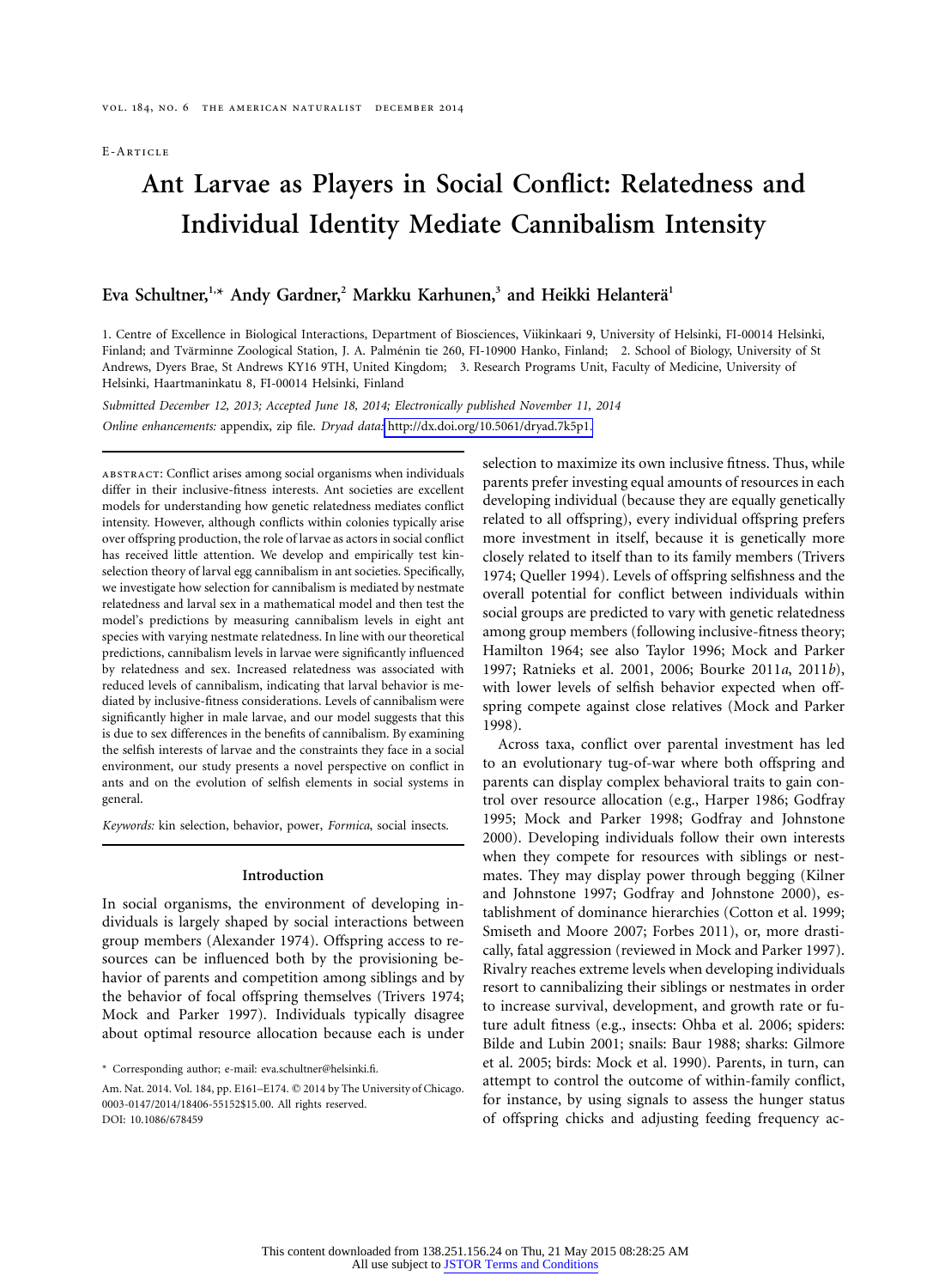cordingly (such as mouth color in birds; Götmark and Ahlström 1997; Kilner 1997) or by producing similar-sized offspring to reduce competitive asymmetries between individuals (in spiders; Iida 2003). In line with evolutionary theory, levels of offspring selfishness and the potential for competition within broods vary with intrabrood relatedness (e.g., tadpoles: Pfennig et al. 1993; bird chicks: Briskie et al. 1994; earwig nymphs: Dobler and Kölliker 2009).

Social control of offspring environment is especially complex in the colonies of eusocial insects such as termites, wasps, bees, and ants, where fertile queens lay eggs while their worker offspring—composed of only females in the social Hymenoptera (wasps, bees, and ants) and of male and female offspring in the social Blattodea (termites) specialize on cooperative brood care (Wilson 1971). Here, resource allocation to brood is mainly controlled by workers (e.g., through differential provisioning of larvae; Brian 1973; Wheeler 1986; Le Conte et al. 1995; Ribeiro et al. 1999; Boot et al. 2006; Linksvayer et al. 2011) and by queens (e.g., through differential provisioning of immature eggs; Bier 1952, 1954*a*, 1954*b*). In the social Hymenoptera, larval nutrition plays a particularly important role during the processes of female caste determination (i.e., whether a female larva develops into a queen or a worker; Wheeler 1986) and male lifetime spermatogenesis (Hölldobler and Bartz 1985), both of which occur during larval development and are crucial determinants of adult fitness. Similar to those of offspring in other taxa, behavioral traits that allow individuals to selfishly regulate nutrient intake in order to influence fitness should therefore be positively selected in social Hymenoptera larvae.

Indeed, social Hymenoptera larvae have been shown to influence worker provisioning by using behavioral (Creemers et al. 2003; Kaptein et al. 2005) or chemical (Le Conte et al. 1995) signals and to selfishly regulate nutrient intake by engaging in cannibalism (Baroni Urbani 1991; Rüger et al. 2007; Schultner et al. 2013). In some taxa, female larvae seem capable of selfishly developing into queens instead of workers, especially when queens and workers are reared in similar-sized cells (e.g., in *Melipona* stingless bees; Ratnieks 2001; Wenseleers et al. 2003, 2004*a*; Wenseleers and Ratnieks 2004). Female larvae can also develop into miniature queens (e.g., in *Plebeia* stingless bees [reviewed in Ribeiro et al. 2006] and many ants [reviewed in Rüppell and Heinze 1999]), which suggests that female offspring can play an active role in the conflict over female caste fate (Bourke and Ratnieks 1999; Beekman et al. 2003). Male offspring, on the other hand, may avoid being killed in the course of queen-worker conflict over sex allocation (Bourke and Franks 1995; Sundström et al. 1996; Hammond et al. 2002; Rosset and Chapuisat 2006; Helanterä and Ratnieks 2009) by mimicking the smell of females (Nonacs 1993). Finally, larvae can play an important cooperative role within colonies, for instance, as a specialized nutritional processing caste in ants (Wheeler 1918; Petralia et al. 1980; Cassill et al. 2005; Dussutour and Simpson 2009) and wasps (Hunt et al. 1982; Hunt 1984; Hunt and Dove 2002). Overall, these studies indicate that social Hymenoptera offspring possess the power to act according to their inclusive fitness interests (Beekman and Ratnieks 2003), in spite of their low mobility and apparent dependence on workers (Beekman et al. 2003).

Past work has revealed that much of a colony's social life revolves around brood care and the attempts of adult queens and workers to follow their inclusive-fitness interests by influencing offspring production and development (e.g., in conflict over sex allocation [Bourke and Franks 1995; Sundström et al. 1996; Hammond et al. 2002; Rosset and Chapuisat 2006; Helanterä and Ratnieks 2009], male parentage [Wenseleers and Ratnieks 2006*a*; Helantera¨ and Sundström 2007], or queen rearing [Bourke and Ratnieks 1999]). The potential for such conflict typically varies with relatedness among nestmates (Ratnieks et al. 2006). However, even though all of the well-studied social conflicts arise because adults disagree over reproduction, few studies have investigated how social environment shapes selfish traits in social Hymenoptera offspring themselves (but see Wenseleers and Ratnieks 2004 for a rare exception).

Here, we investigate selfish behavior in ant larvae in the form of egg cannibalism, a common means of selfish provisioning and one of the most extreme and taxonomically widespread examples of selfish behavior found in nature (Elgar and Crespi 1992). Cannibalism is known to increase growth rate and adult body size in insects (Osawa 1992, 2002; Michaud and Grant 2004; Roy et al. 2007) and may be important for ant larvae as a way of regulating nutrient intake (Baroni Urbani 1991; Rüger et al. 2007). Cannibalism has a negative effect on the direct fitness of cannibalized victims, and the high inclusive-fitness costs associated with eating close relatives makes cannibalism behavior particularly likely to be mediated by relatedness between cannibals and their victims (Polis 1981; Pfennig 1997). A recent study of larval egg cannibalism in the ant *Formica aquilonia*, furthermore, suggests that cannibalism propensity can be affected by individual traits such as larval sex (Schultner et al. 2013), demonstrating that larval behavior is variable and thus subject to selection.

We explore the role of larvae in social conflict over egg cannibalism by taking a twofold approach. First, we develop a mathematical model in order to formulate predictions as to how the inclusive-fitness effects of cannibalism are mediated by nestmate relatedness and larval sex. Second, we test these predictions by measuring levels of egg cannibalism in eight species of *Formica* ants that show variation in average nestmate relatedness (Rosengren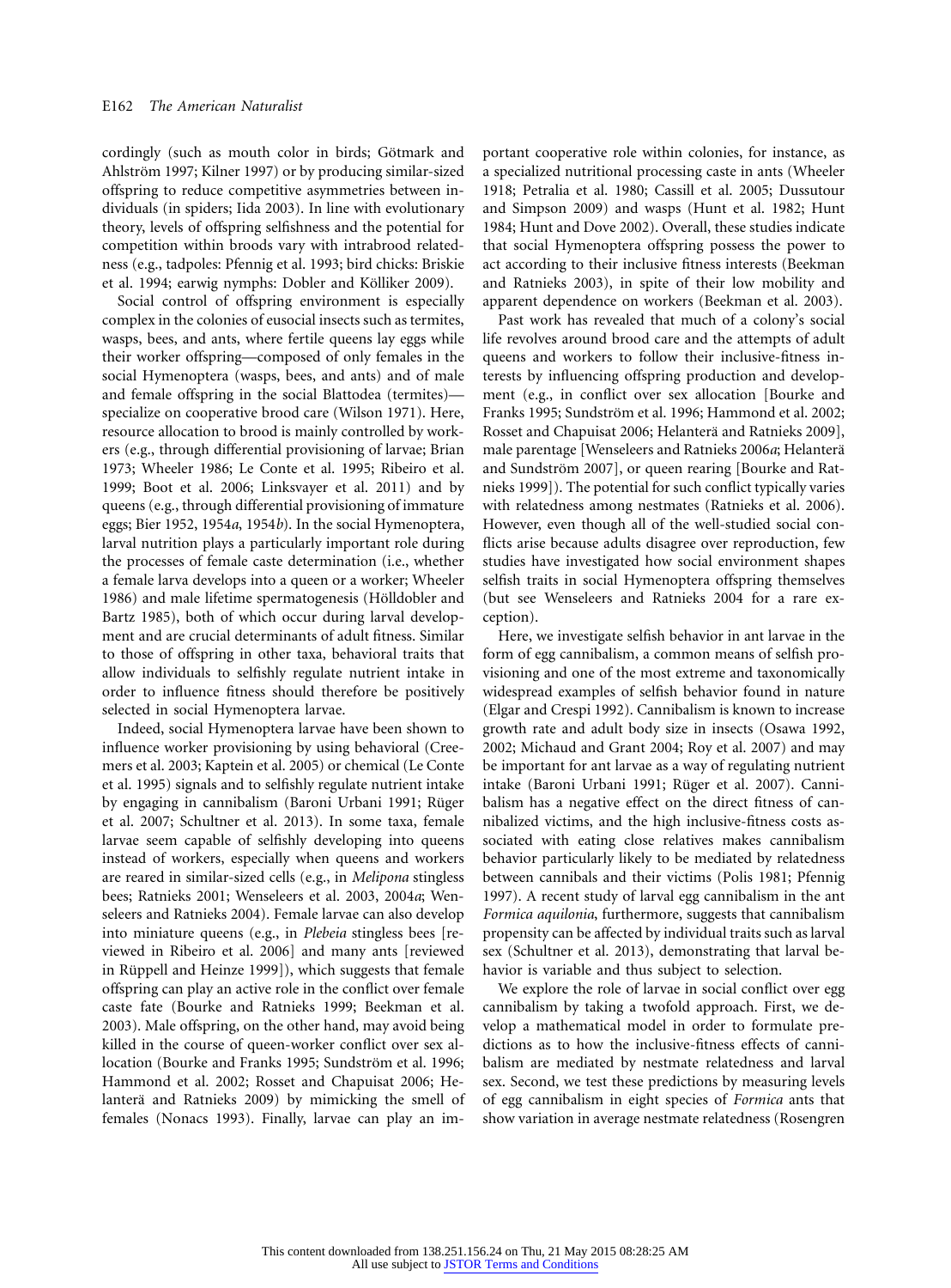et al. 1993; Sundström et al. 2005; Seppä et al. 2009; this study) and brood sex ratios (Pamilo and Rosengren 1983; Pamilo and Seppä 1994; Sundström 1995; this study). With this study, we investigate how larval behavior is modulated by individual traits and social environment, with the aim of providing insight into the role of developing individuals as players in social conflict in animal societies.

## **Methods**

#### *Mathematical Analysis*

We develop a mathematical model in which larvae cannibalize nestmate eggs in order to increase their future competitiveness against same-sex nestmates. We employ a neighbor-modulated-fitness approach to analyze the action of kin selection in this model (Taylor and Frank 1996; Frank 1997, 1998; Rousset 2004; Taylor et al. 2007). This approach focuses attention on the eggs that are threatened with cannibalism and considers how their survival to adulthood and their fitness as adults are modulated by the cannibalism behavior exhibited by the larvae in their nest (including themselves, when they reach that stage of development). The neighbor-modulated-fitness approach to kin selection yields exactly the same results as the traditional inclusive-fitness approach (Hamilton 1964; Gardner et al. 2011), which focuses attention on the enactors of the social behavior (in this case, the cannibalistic larvae).

We assume monogamy, outbreeding, and haplodiploid inheritance. We also assume that each nest contains *n* equally fecund queens and that these have sorority *a* (i.e., the probability that two given queens in the same nest are sisters as opposed to nonrelatives). We consider that a focal egg's survival to adulthood decreases as the average level of cannibalism in their nest increases. Mathematically, we denote the probability of survival as  $S(zy_m + (1 - z)y_f)$ , where *z* is the sex ratio (proportion male) among larvae,  $y_m$  is average investment of male larvae into larval cannibalism in the nest,  $y_f$  is the average investment of female larvae into larval cannibalism in the nest, and *S* is a monotonically decreasing function of its argument (i.e.,  $dS(\alpha)$ /  $d\alpha$  < 0). We assume that same-sex larvae compete within nests for access to resources and that increasing resource share through cannibalism carries a benefit. This can occur either during competition among brood (e.g., cannibal larvae are more likely to be reared until pupation) or later in life (e.g., because cannibalism increases reproductive success by heightening competitive abilities of males and gynes or by decreasing numbers of same-sex competitors for mating and/or founding opportunities). We consider that a surviving adult has expected reproductive success  $R_m(x_m/y_m)$  for males and  $R_f(x_f/y_f)$  for females, where  $x_m$  is the amount that the focal individual will invest into larval

cannibalism, conditional on surviving to become a larva and developing as a male;  $x_f$  is the amount that the focal individual will invest into larval cannibalism, conditional on surviving to become a larva and developing as a female; and  $R_m$  and  $R_f$  are both monotonically increasing functions of their arguments (i.e.,  $dR_m(\beta)/d\beta > 0$  and  $dR_f(\beta)/d\beta >$ 0). The expected reproductive success *R* may differ between males and females, for instance, if the sexes differ in their average investment in cannibalism ( $y_m$  and  $y_f$ ).

To calculate fitness, we multiply the probability of survival to adulthood by the expected adult reproductive success, conditional on surviving to adulthood: this yields  $w_m = S \times R_m$  for males and  $w_f = S \times R_f$  for females. Thus, the average fitness among males is  $\bar{w}_m =$  $w_m|_{x_m = y_m = \bar{y}_m, x_f = y_f = \bar{y}_f}$  and the average fitness among females is  $\bar{w}_f = w_f|_{x_m = y_m = \bar{y}_m, x_f = y_f = \bar{y}_f}$ , where  $\bar{y}_m$  is the population average level of larval cannibalism by males,  $\bar{y}_f$  is the population average level of larval cannibalism by females, and hence the relative fitness for a focal male is  $W_m = w_m/$  $\bar{w}_m$  and the relative fitness for a focal female is  $W_f = w_f /$  $\bar{w}_{\rm f}$ .

Genetical traits may be associated with different fitnesses in different classes of individuals (i.e., males vs. females). Accordingly, in deciding whether there is an overall positive association between trait and fitness, an average must be taken over all the classes in the population. In computing this average, each class is weighted by its reproductive value, that is, its asymptotic contribution of genes to distant future generations, as the overall effect of selection acting in this class on the total genetic change of the population is proportional to this quantity (Fisher 1930, p. 291; Price and Smith 1972; Taylor 1990). Thus, when a gene is picked at random from the population from a locus that controls female investment into larval cannibalism and its genic value is denoted *g*, the condition for natural selection to favor an increase in female investment into larval cannibalism is  $dW/dg > 0$ , where  $W = c_f W_f + c_m W_m$  is a class reproductive value–weighted average of relative fitness over the two classes (Taylor 1996). This yields the condition for increase  $c_f dW_f/dg_f +$  $c_{\rm m} dW_{\rm m}/dg_{\rm m} > 0$ , where

$$
\frac{\mathrm{d}W_{\mathrm{f}}}{\mathrm{d}g_{\mathrm{f}}} = \frac{\partial W_{\mathrm{f}}}{\partial x_{\mathrm{f}}} \times \frac{\mathrm{d}x_{\mathrm{f}}}{\mathrm{d}G_{\mathrm{f}}} \times \frac{\mathrm{d}G_{\mathrm{f}}}{\mathrm{d}g_{\mathrm{f}}} + \frac{\partial W_{\mathrm{f}}}{\partial y_{\mathrm{f}}} \times \frac{\mathrm{d}y_{\mathrm{f}}}{\mathrm{d}G'_{\mathrm{f}}} \times \frac{\mathrm{d}G'_{\mathrm{f}}}{\mathrm{d}g_{\mathrm{f}}}
$$

and

$$
\frac{\mathrm{d}W_{\mathrm{m}}}{\mathrm{d}g_{\mathrm{m}}} = \frac{\partial W_{\mathrm{m}}}{\partial y_{\mathrm{f}}} \times \frac{\mathrm{d}y_{\mathrm{f}}}{\mathrm{d}G'_{\mathrm{f}}} \times \frac{\mathrm{d}G'_{\mathrm{f}}}{\mathrm{d}g_{\mathrm{m}}}
$$

(Taylor and Frank 1996). Here,  $G_f$  represents a female's genetic "breeding" value for the cannibalism trait of interest, that is, a weighted sum of the frequencies of the alleles that she carries at the focal locus, the weights being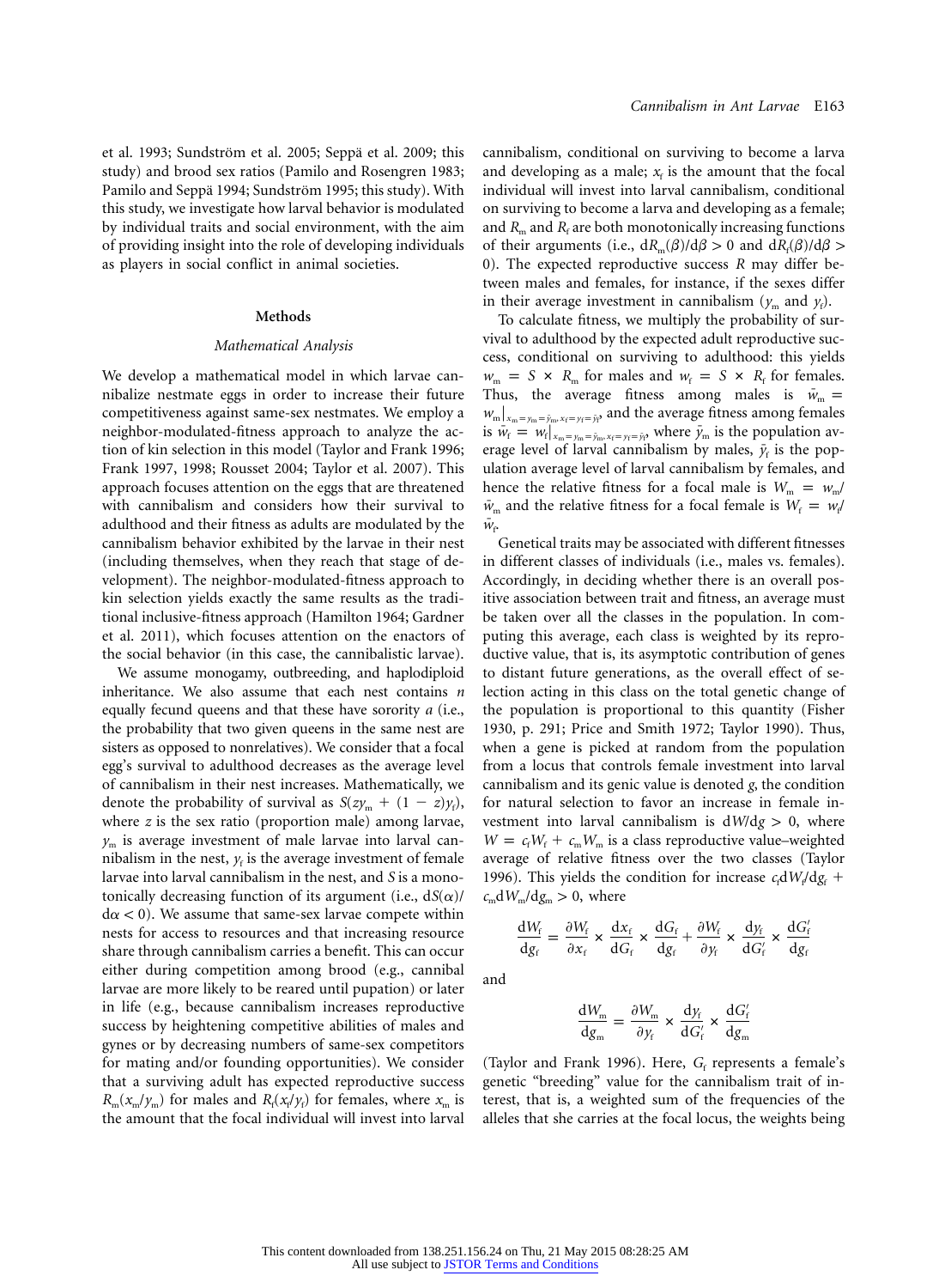determined by least squares linear regression analysis and defining the genic values of those alleles (Price 1970). Accordingly, the quantity  $dx_t/dG_f$  describes the mapping between genotype and phenotype. Similarly,  $G_f'$  represents the average genetic value for the cannibalism trait among all the female larvae in the focal female's nest, and the quantity  $dy_f/dG_f'$  represents exactly the same mapping (i.e.,  $dy_f/dG'_f = dx_f/dG_f$ . The quantity  $dG_f/dg_f$  is the probability that two genes, drawn at random (with replacement) from the focal locus in the focal female, are identical by descent. This defines the consanguinity of a female to herself, or  $p_f$  (Bulmer 1994). Similarly,  $dG'_{f}$ / $dg_f = p_{ff}$  is the consanguinity of two female larvae in the same nest, and  $dG'$ <sub>*i</sub>*</sub>  $dg_m = p_{fm}$  is the consanguinity of a female larva to a male larva in the same nest.

This yields the condition for increase

$$
\bar{y}_f < \frac{R'_f}{S'} \times \frac{1}{1-z} \times \frac{c_f(p_{ff} - p_f)}{c_f p_{ff} + c_m p_{fm}},
$$

where  $S' = dS(\alpha)/d\alpha|_{\alpha = z\bar{y}_{m} + (1-z)\bar{y}_{f}}$  and  $R'_{f} = dR_{f}(\beta)/d\alpha$  $d\beta|_{\beta=(\bar{y}/\bar{y}_0)=1}$ . Consequently, under the action of natural selection, the average female investment into larval cannibalism converges on the value

$$
y_f^* = \frac{R_f'}{S'} \times \frac{1}{1-z} \times \frac{c_f(p_{ff} - p_f)}{c_f p_{ff} + c_m p_{fm}}.
$$

Under the same approach, the average male investment into larval cannibalism is found to converge on the value

$$
y_m^* = \frac{R'_m}{S'} \times \frac{1}{z} \times \frac{c_m(p_{mm} - p_m)}{c_m p_{mm} + c_f p_{fm}},
$$

where  $p_m$  is the consanguinity of a male to himself and  $p_{\text{mm}}$  is the consanguinity of two male larvae in the same nest.

The ratio of female to male cannibalism is thus  $F =$  $y_f^*/y_m^*$ , or

$$
F = \frac{R'_{\rm f}}{R'_{\rm m}} \times \frac{z}{1-z} \times \frac{c_{\rm f}(p_{\rm ff} - p_{\rm f})(c_{\rm f}p_{\rm fm} + c_{\rm m}p_{\rm mm})}{c_{\rm m}(p_{\rm mm} - p_{\rm m})(c_{\rm f}p_{\rm ff} + c_{\rm m}p_{\rm fm})}.
$$
 (1)

This is a product of three terms: (1) a ratio of sex-specific benefits of cannibalism  $(R_f'R_m')$ , (2) the number of males per female  $(z/(1 - z))$ , and (3) a ratio of sex-specific consanguinities and reproductive values  $([c_f(p_{ff}$  $p_f$ )( $c_f p_{fm} + c_m p_{mm}$ )]/[ $c_m (p_{mm} - p_m)$ ( $c_f p_{ff} + c_m p_{fm}$ )]). Assuming no sex differences in costs and benefits and an unbiased sex ratio, the first two terms are both unity. The term describing sex-specific consanguinities and reproductive values is solely responsible for any sex differences in larval cannibalism and can be expressed in terms of queen number and sorority. Specifically, we have  $c_f = 2/3$  and  $c_m =$ 1/3 (Price 1970; Bulmer 1994; Taylor 1996);  $p_f = 1/2$  and  $p_m = 1$  (Bulmer 1994);  $p_f = (1/n)(3/8) + [(n-1)/n]a(3/8)$ 

32), because two female juveniles share the same mother with probability  $1/n$  and hence are full sisters with consanguinity 3/8, or otherwise they share different mothers with probability  $(n - 1)/n$  but their mothers are sisters with probability *a* and hence the juveniles are cousins with consanguinity 3/32;  $p_{\text{fm}} = (1/n)(1/4) + [(n - 1)/n]a(3/4)$ 16), because a female and a male juvenile share the same mother with probability  $1/n$  and hence are full siblings with consanguinity 1/4, or otherwise they share different mothers with probability  $(n - 1)/n$  but their mothers are sisters with probability *a* and hence the juveniles are cousins with consanguinity 3/16; and  $p_{\text{mm}} = (1/n)(1/2) + [(n - 1)/n]a(3/2)$ 8), because two male juveniles share the same mother with probability 1/*n* and hence are brothers with consanguinity 1/2, or otherwise they share different mothers with probability  $(n - 1)/n$  but their mothers are sisters with probability *a* and hence the juveniles are cousins with consanguinity 3/8. Making these substitutions yields

$$
F = \frac{[4 + 3a(n-1)][12 + 3a(n-1) - 16n]}{[8 + 3a(n-1)][4 + 3a(n-1) - 8n]}.
$$
 (2)

#### *Assessing Cannibalism Levels across Species*

*Study Colonies and Collections.* The genus *Formica* is extremely diverse and currently contains 175 described species (Dlussky 1967; Bolton 1995; Goropashnaya et al. 2012). *Formica* ants are especially abundant in southern Finland, where they dominate a variety of ecosystems, including forests, sandy beaches, peat bogs, clear-cut areas, and rocky coastline. In addition to their diverse ecology, *Formica* ants exhibit both inter- and intraspecific variation in colony kin structure, mainly because of varying queen numbers (Rosengren et al. 1993; Pamilo et al. 2005; Sundström et al. 2005; Pamilo 2008). Furthermore, unlike many other ant species (Le Masne 1953; Franks and Sendova-Franks 1992), *Formica* ants do not separate brood by development stage, and larvae therefore have easy access to eggs. Finally, *Formica* ants exhibit a clear seasonal pattern in the production of sexuals, with eggs laid in spring comprising both sexes (Gösswald 1951; Helanterä and Sundström 2007) and typically giving rise to males and new queens, while summer eggs are usually female and develop into workers (Bier 1952, 1954b; Gösswald and Bier 1953, 1954; Gösswald 1989). This makes it possible to test conflict predictions in sexual spring brood, where the majority of larvae are potential future reproductives.

We chose three species that form nests with few queens (high-relatedness species, with ∼1–10 queens per nest) and five species with many queens (low-relatedness species, with >20 queens per nest; Rosengren et al. 1993; Sundström et al. 2005; Seppä et al. 2009; H. Helanterä, personal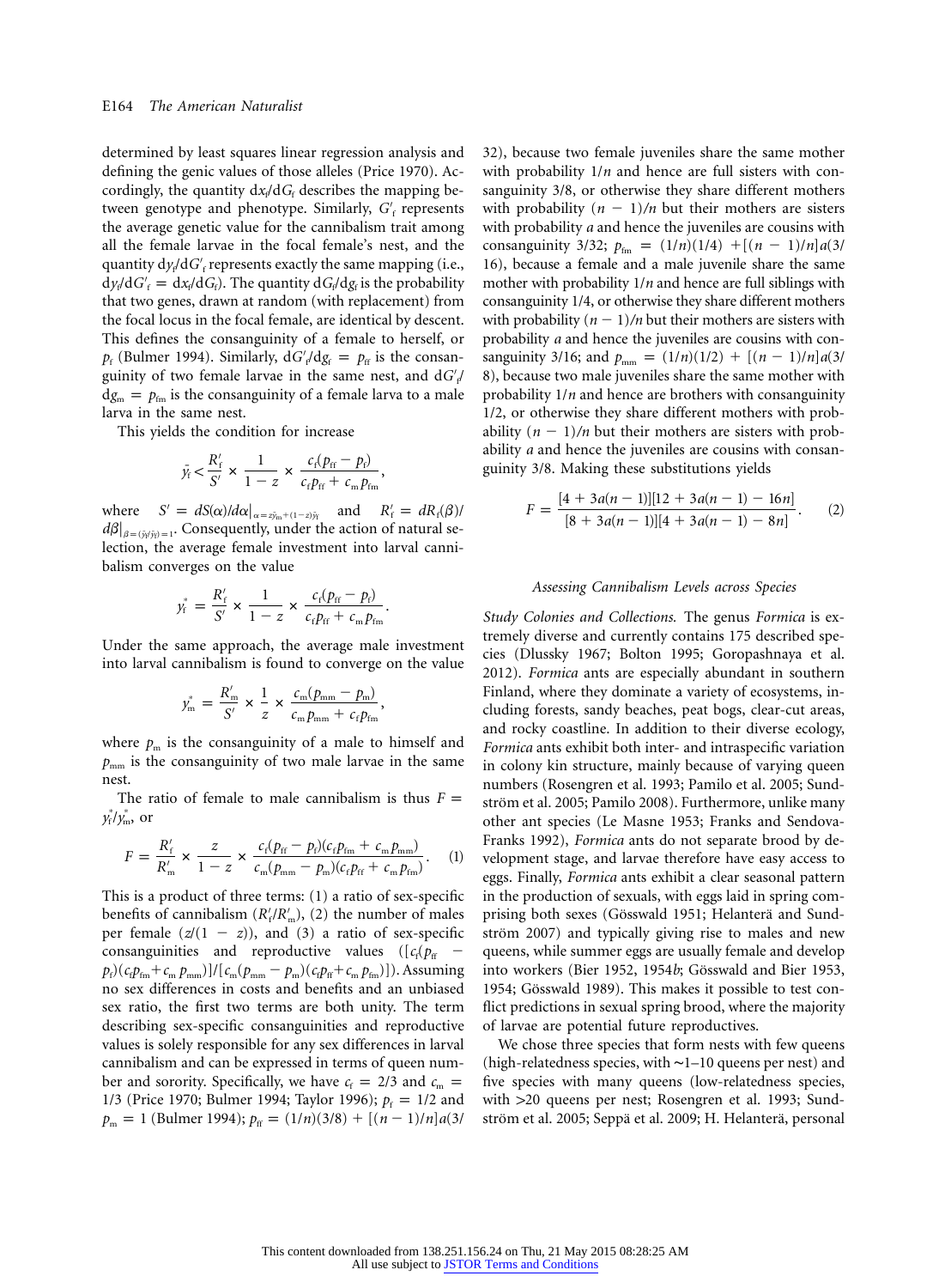observation), to test whether nestmate relatedness affects the intensity of larval egg cannibalism. We collected whole nests (high-relatedness species *F. fusca* and *F. lemani*) or nest fragments (high-relatedness species *F. sanguinea* and low-relatedness species *F. aquilonia*, *F. cinerea*, *F. fennica*, *F. pressilabris*, and *F. truncorum*) containing sexual spring brood in 2010–2012 around Tvärminne Zoological Station near Hanko in southwestern Finland. Nests were collected either within a single population (*F. fusca*, *F. sanguinea*, *F. lemani*, *F. cinerea*, *F. fennica*, and *F. pressilabris*) or from two distinct populations separated by 15 km or more (*F. aquilonia* and *F. truncorum*). Ants were transferred to plastic nest boxes (40 cm  $\times$  30 cm  $\times$  20 cm) coated with Fluon on the inner walls to prevent them from escaping. Some of the original nest material, peat, and *Sphagnum* moss were added so that ants could build a small nest in the box. A ceramic plate (15 cm  $\times$  15 cm) was placed in each box as a nest site. Boxes were kept in the lab under a natural light regime and a controlled temperature of 25°C and were moistened daily with a spray can. Ants were fed once daily with Bhatkar-Whitcomb diet (Bhatkar and Whitcomb 1970).

*Cannibalism Experiments.* To assess how relatedness affects cannibalism intensities, we measured the level of egg cannibalism in larvae from several nests of each species. Since the theoretical analysis points to intrabrood relatedness as the most relevant mediator of the inclusive-fitness effects of larval cannibalism, relatedness was estimated by genotyping the larvae used in bioassays. From genotypes we also determined individual larval sex and average sex ratios, which allowed testing for differences in cannibalism behavior between males and females.

*Bioassays*. From each lab nest, brood was removed within 5 days of collection and classed visually into (1) eggs, (2) small larvae (1–3 days old), (3) medium-sized larvae (4–7 days old), or (4) large larvae (8–10 days old). Size classifications were based on personal observations of larva development during previous experiments (Schultner et al. 2013). Eggs were placed in piles of five on fresh petri dishes, and a single larva was placed ventrally on top of each pile. The number of eggs a larva consumed was recorded once a day for two consecutive days. When larvae cannibalize eggs, they pierce the outer shell and consume the egg contents; thus, eggs were recorded as cannibalized when the outer shell remained or a larva was observed actively feeding on an egg.

*Genetic Analyses: Within-Brood Relatedness*. A subset of larvae used in bioassays ( $n = 409$  larvae) were collected in individual Eppendorf tubes filled with 90% ethanol and genotyped at polymorphic microsatellite loci designed for *Formica* species and tested for successful cross amplification in our focal species: FE13, FE16, FE19, FE21, FE42,

and FE51 (Gyllenstrand et al. 2002); FL12, FL20, and FL21 (Chapuisat 1996); and FY4, FY7, and FY13 (Hasegawa and Imai 2004). For DNA extraction, whole larvae were placed in individual wells together with a  $2.5:100 \mu L$  proteinase K–Chelex solution and left to incubate overnight at 56°C. Polymerase chain reactions (PCRs) were run in  $10-\mu$ L reactions using  $5 \mu L$  Qiagen Type-It microsatellite multiplex buffer,  $3 \mu L$  deionized water,  $1 \mu L$  optimized primer mix, and  $1 \mu L$  DNA. PCR protocols were run according to Qiagen recommendations, products were analyzed in 1 : 200 dilutions in a 3730 ABI sequencer, and microsatellite peaks were scored with Genemapper software, version 4.1. For each species, the eight loci that showed the highest level of polymorphism (table A1, available online) were used to estimate mean nestmate relatedness according to the relatedness index *r* (Queller and Goodnight 1989), implemented in Relatedness, version 5.0.8. From some nests (17 out of 59 total nests), fewer than three larvae were genotyped; relatedness estimates for these nests were based on worker genotypes ( $n = 10$  workers per nest) obtained from one leg per worker with the methods described above. To obtain relevant relatedness estimates, background allele frequencies calculated from whole-population genotypes were used (10 workers per nest; table A1). For species sampled from two populations (*F. aquilonia* and *F. truncorum*), relatedness was calculated separately for each population, since for these so-called supercolonial species this reflects the relevant competitive neighborhood (Helantera¨ et al. 2009).

*Sex Bias in Cannibalism*. The sex of *Formica* ant larvae can be easily distinguished because males develop from unfertilized, haploid eggs and females from fertilized, diploid eggs. From larva genotypes, sex was thus determined by classifying larvae that were heterozygous at one or more loci as females and individuals that were homozygous at all successfully amplified loci as males. From whole-population allele frequencies calculated from worker genotypes (table A1), we calculated the probability of wrongly assigning a diploid individual to the male category for all combinations of loci. When all eight loci amplified successfully, this probability was below 1% in all species. When fewer than eight loci amplified (46 of 409 total sexed larvae), only samples with a misclassification probability below 3% were coded as males. Two samples did not fulfill these criteria, so their sex was coded as missing. Because sex was determined in a subset of individuals, missing sexes were imputed by calculating species-specific sex ratios from larva genotypes.

*Statistical Analysis*. We used the R package lme4 (Bates et al. 2012) to analyze the data because it allows logistic regression with random effects. To test for a global effect of relatedness across species, we fitted the global slope regression model  $z \sim$  species + relatedness + sex + size +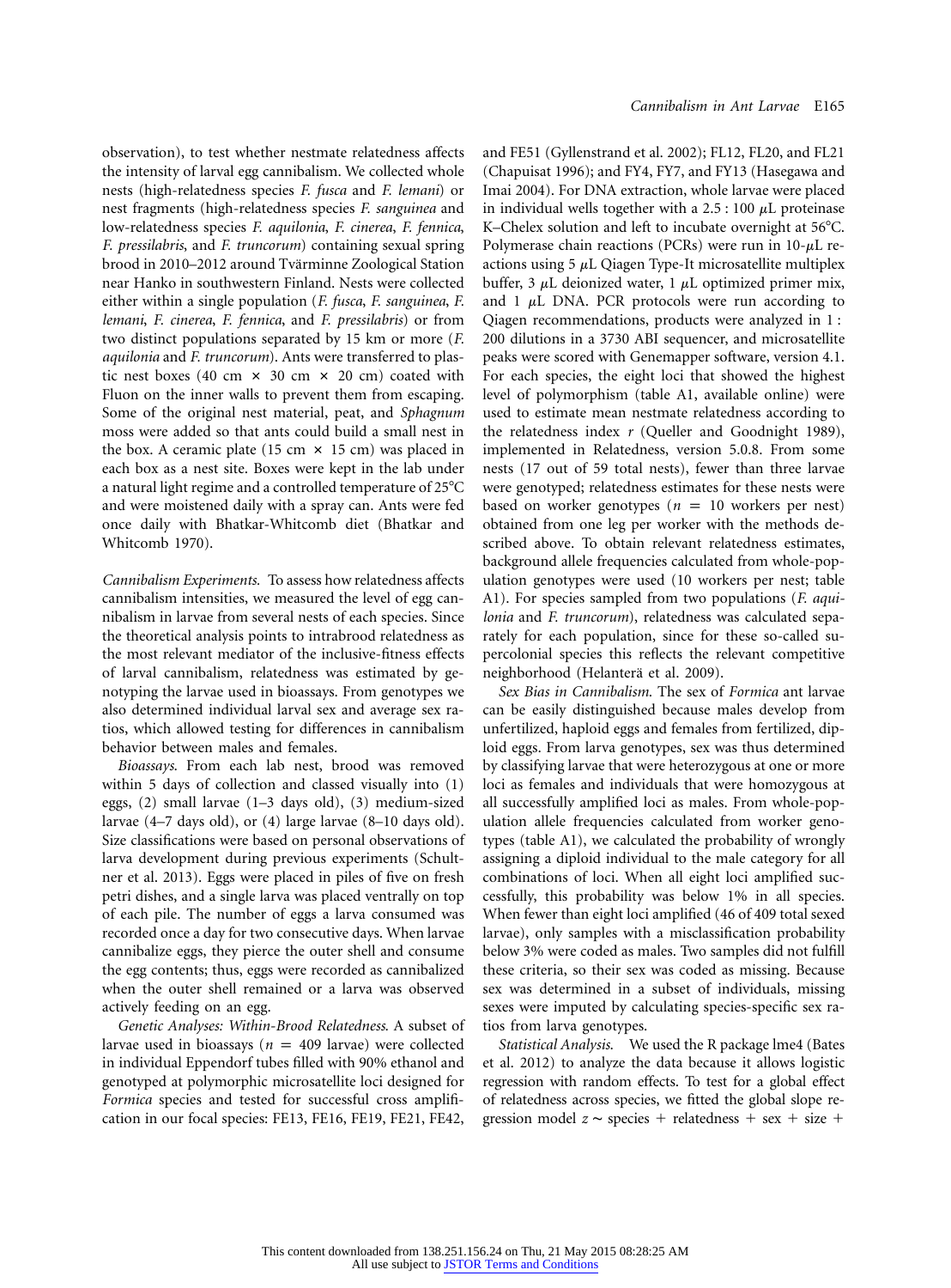$(relatedness \times sex)$  + nest, treating nest as a random factor. We modeled cannibalism as a binary variable (*z*, presence/absence) because only 14% of larvae ate more than one egg. We tested for species-specific effects of relatedness by fitting a second model in which the regression coefficient was nested within species (random-slope regression). The two models were compared via the Akaike Information Criterion (AIC; Akaike 1974) and the Bayesian Information Criterion (BIC; Schwarz 1978). For different factor levels in species and larva-size covariates, joint *P* values were calculated by fitting an alternative model where either the species covariate or the size covariate was absent and comparing the maximal log likelihood of this alternative model with that of the full model, using the likelihood ratio test with appropriate degrees of freedom. The *P* values of all other parameters were based on results of the Wald test (lme4's standard approach). We also constructed a Bayesian framework to model cannibalism as a two-stage process, that is, as a binary decision to eat or not to eat and a decision regarding the number of eaten eggs (source code, available online), but this revealed little extra information in comparison to the classical regression analysis. Therefore, we base the following discussion on the results of classical regression analysis.

*Phylogenetic Independence*. In order to ensure that species-level values are not affected by phylogenetic constraints, we carried out tests for serial independence (Abouheif 1999), as implemented in the R package adephylo (Jombart et al. 2010), on species means of brood sex ratio, cannibalism incidence, and relatedness. The tests used a phylogeny based on Goropashnaya et al. (2012), where we placed *F. fennica* as sister group to *F. manchu*, following Seifert (2000).

## **Results**

#### *Mathematical Analysis*

Modeling cannibalism in a kin-selection framework predicted an overall increase in absolute levels of cannibalism with rising queen numbers for both male and female larvae (fig. 1*A*, 1*B*). Specifically, a linear increase in cannibalism was predicted for both sexes when queens were unrelated  $(a = 0)$ . An increase in between-queen relatedness affected absolute levels of male and female cannibalism differentially, with females exhibiting a slightly steeper increase in cannibalism levels with rising queen numbers than males. Sex differences in cannibalism propensity arise because males are equally related to male and female nestmates, while females are more related to female than to male nestmates (figure A1, available online). In a nest with a single queen, there is thus more incentive for a male larva to cannibalize sibling eggs than for a female (fig. 1*C*).

When queen numbers increase, relatedness drops overall, but this decrease is, on average, more drastic among female nestmates than between males and females and among males. As a result, relative levels of female cannibalism are predicted to increase. However, assuming no sex differences other than in relatedness coefficients, cannibalism levels in females are predicted to be relatively higher when nests contain at least two queens that are full sisters or when they contain an equal mix of full-sister queens and unrelated queens but not when queens are unrelated (fig. 1*C*).

#### *Assessing Cannibalism Levels across Species*

The overall proportion of cannibalistic larvae in the raw data ranged from 1.4%  $\pm$  1.4% in *F. fennica* to 19.4%  $\pm$ 4.7% in *F. truncorum* (mean proportion  $\pm$  95% confidence interval). The remaining six species showed intermediate levels of cannibalism (table 1). The proportion of eggs eaten by larvae varied in a similar way, with only  $0.3\% \pm 0.3\%$ of eggs eaten by *F. fennica* larvae and  $4.6\% \pm 1.3\%$  eaten by *F. sanguinea* larvae (table 1). As expected from queen numbers observed in nests of focal species, mean relatedness ranged from  $-0.06$  in *F. cinerea* nests to 0.46 in *F. lemani* nests (table 1). Average sex ratios also differed between species: at the extremes, nests of *F. lemani* showed female-biased sex ratios while ratios in *F. pressilabris* nests were highly male biased (table 1). None of the tested variables showed a signal of being phylogenetically constrained (all tests for serial independence:  $P > .22$ ). Thus, species were treated as independent from each other in statistical analyses.

Statistical analysis revealed significant effects of relatedness, sex ratio, and larva size on cannibalism intensity when the data were fitted to either global- or random- (i.e., species-specific) slope models, but the former was preferred by both the AIC (global-slope model: 991; random-slope model: 993) and the BIC (global-slope model: 1,067; random-slope model: 1,075). We therefore base our discussion on the results of global-slope regression (table 2). Decreasing relatedness led to a significant increase in cannibalism (fig. 2*A*), as did increasingly male-biased sex ratios (fig. 2*B*). The interaction between relatedness and sex was also statistically significant, indicating that male and female cannibalism levels respond differently to changes in relatedness. Specifically, for males high relatedness did not prevent cannibalism, whereas females were likely to be cannibalistic only when relatedness was low (fig. 2*C*). Across species, large larvae cannibalized more than small larvae, suggesting that in addition to sex, individual development stage determines cannibalism propensity. Data underlying tables 1 and 2 and figure 2 are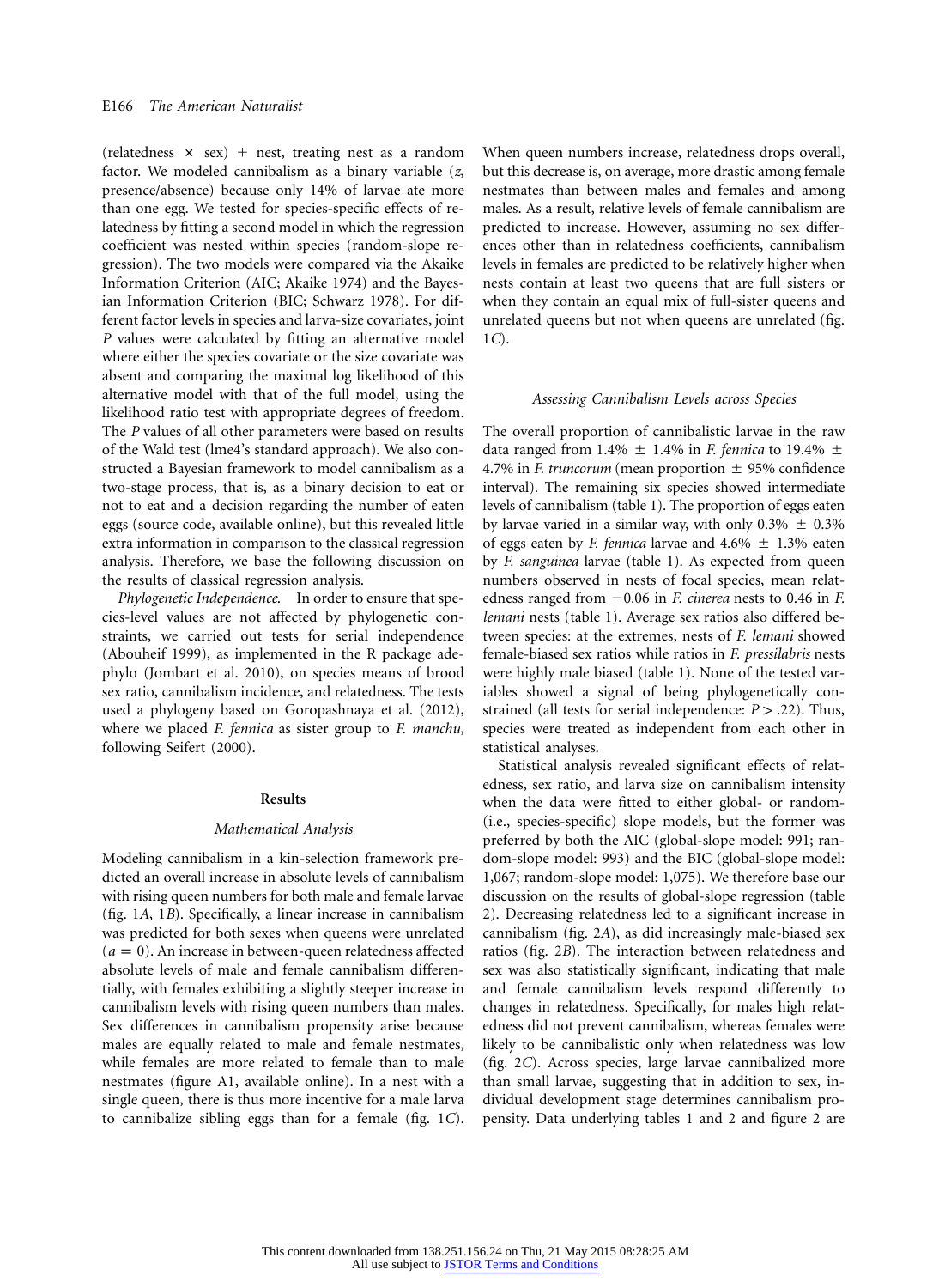

**Figure 1:** Predicted effects of relatedness and sex on cannibalism. *A*, *B*, Absolute cannibalism levels of female (*A*) and male (*B*) larvae are predicted to increase with decreasing relatedness, simulated by rising queen numbers and/or decreasing levels of consanguinity between queens. Lack of consanguinity strongly amplifies this effect ( $a = 0$ : queens unrelated;  $a = 0.5$ : equal mix of unrelated and full-sister queens;  $a = 1$ : queens are full sisters). *C*, Differences in cannibalism levels between the sexes are predicted to arise because of relatedness asymmetries between males and females (fig. A1, available online).

deposited in the Dryad Digital Repository: [http://dx.doi](http://dx.doi.org/10.5061/dryad.7k5p1) [.org/10.5061/dryad.7k5p1](http://dx.doi.org/10.5061/dryad.7k5p1) (Schultner et al. 2014).

# **Discussion**

In a diverse range of organisms, social contact between offspring and their parents and siblings shapes the developmental environment, and offspring commonly display selfish behaviors in order to increase their resource share and influence future fitness (Trivers 1974; Godfray 1995; Forbes 2011). Study of brood conflict has traditionally focused on small, temporary family units where offspring are closely related (e.g., birds; Mock and Parker 1997), which, while allowing assessment of the presence and intensity of selfish offspring behavior, provide only partial resolution of the importance of social structure in determining offspring selfishness. Social insect societies such as ant colonies, on the other hand, provide the perfect framework for testing broad inclusive-fitness predictions of selfish brood behavior because of large inter- and intraspecific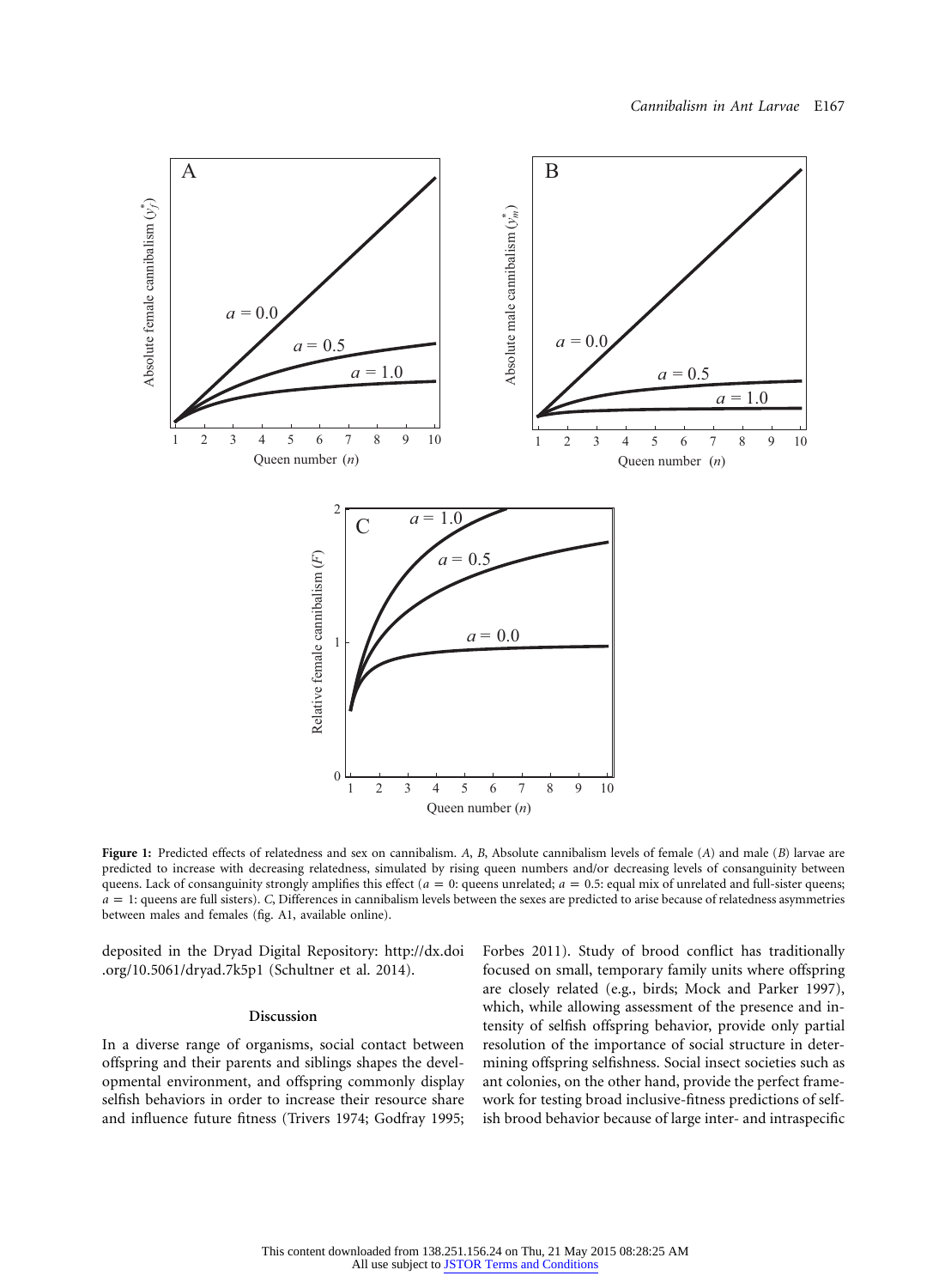| Species         | No. nests | No. replicates | Relatedness    | Sex ratio     | Eggs eaten $(\% )$ | Incidence $(\% )$ |
|-----------------|-----------|----------------|----------------|---------------|--------------------|-------------------|
| F. cinerea      | 3         | 70             | $-.06 \pm .02$ | $.73 \pm .05$ | $2.3 \pm 1.6$      | $10.0 \pm 7.0$    |
| F. truncorum    | 5         | 273            | $.00 \pm .01$  | $.50 \pm .04$ | $4.5 \pm 1.1$      | $19.4 \pm 4.7$    |
| F. aquilonia    | 12        | 329            | $.06 \pm .02$  | $.37 \pm .03$ | $3.0 \pm .8$       | $12.5 \pm 3.6$    |
| F. fennica      | 10        | 220            | $.09 \pm .02$  | $.31 \pm .02$ | $.3 \pm .3$        | $1.4 \pm 1.4$     |
| F. pressilabris | 10        | 221            | $.21 \pm .02$  | $.98 \pm .01$ | $1.9 \pm .8$       | $9.5 \pm 3.9$     |
| F. sanguinea    | 6         | 205            | $.36 \pm .02$  | $.63 \pm .04$ | $4.6 \pm 1.3$      | $18.5 \pm 5.3$    |
| F. lemani       | 5         | 212            | $.40 \pm .01$  | $.18 \pm .02$ | $.5 \pm .4$        | $2.4 \pm 2.0$     |
| F. fusca        | 8         | 204            | $.46 \pm .03$  | $.41 \pm .03$ | $1.4 \pm .7$       | $5.9 \pm 3.2$     |

**Table 1:** Cannibalism levels in *Formica* ants

Note: Each replicate represents one larva. Sex ratios range from 0 (all females) to 1 (all males). Relatedness, sex ratio, proportion of eggs eaten, and proportion of incidents are reported as means with 95% confidence intervals, calculated from the raw data. Negative relatedness values indicate that nestmates are less related to each other than they are to random individuals from the population.

variation in colony kin structures. However, most studies of evolutionary conflict in ants have focused on the behavior of adult females, who are already constrained in their respective roles, notably leaving workers with limited reproductive options (Wenseleers et al. 2004*b*).

Here, we provide a novel theoretical approach to brood conflict and a comprehensive empirical test of kin-selection theory by focusing explicitly on offspring behavior in the variable social environments of ant colonies. Using a kin-selection framework to model selfish larval egg cannibalism, we found that relatedness and larval sex can affect an individual's decision to cannibalize. In line with our theoretical predictions, *Formica* ant larvae were less prone to cannibalize nestmate eggs when intrabrood relatedness was high. These results suggest that inclusivefitness costs curb the evolution of selfishness in ant larvae. However, the effect of relatedness on cannibalism levels was strongly dependent on larval sex: while increasing relatedness led to a strong decline in cannibalism levels of female larvae, male larvae were less sensitive to variation in relatedness. In all species, large larvae engaged in cannibalism significantly more often than small larvae, indicating that developmental stage also plays an important role in determining the magnitude of this novel social conflict in ants.

Our model shows that sex-dependent differences in can-

| Covariate                            | Regression coefficient         | P               |
|--------------------------------------|--------------------------------|-----------------|
| Intercept (large F. aquilonia)       | $-2.3$ ( $-3.0$ to $-1.7$ )    | $\leq 0.001***$ |
| Species                              |                                | $< 0.001$ ***   |
| <i>F.</i> cinerea                    | $-1.3$ (-2.3 to -.2)           |                 |
| F. fennica                           | $-2.2$ ( $-3.5$ to $-.9$ )     |                 |
| F. fusca                             | $-.4 (-1.5 \text{ to } .6)$    |                 |
| F. lemani                            | .3 $(-1.6 \text{ to } 1.0)$    |                 |
| F. pressilabris                      | $-1.6$ (-2.4 to -.8)           |                 |
| F. sanguinea                         | $-.05$ (-.9 to .8)             |                 |
| <i>E.</i> truncorum                  | $.16$ (-.5 to .8)              |                 |
| Relatedness                          | $-4.3$ (-7.1 to -1.5)          | $.0029**$       |
| Sex                                  | 1.9 $(1.2 \text{ to } 2.7)$    | $< 0.001$ ***   |
| Larva size                           |                                | $< 0001***$     |
| Medium                               | $-.34$ (-.71 to .04)           |                 |
| Small                                | $-.96 (-1.5 \text{ to } -.46)$ |                 |
| Relatedness $\times$ sex interaction | 4.5 $(1.4 \text{ to } 7.6)$    | $.0048**$       |

**Table 2:** Global slope regression analysis of cannibalism levels in *Formica* ants

Note: In the global slope model, nests were used as random factors, while species and size were implemented as categorical variables (see text). Consequently, their regression coefficients are contrasts against the baseline rate (intercept), which indicates presence of cannibalism in large *F. aquilonia* larvae. Regression coefficients are reported as maximum likelihood estimates and 95% confidence intervals. For different factor levels in species and larva-size covariates, joint *P* values are presented. These are based on results of likelihood ratio tests with appropriate degrees of freedom. For other parameters, *P* values are based on the Wald test.

 $*$  *P* < .005.

 $***$  *P* < .001.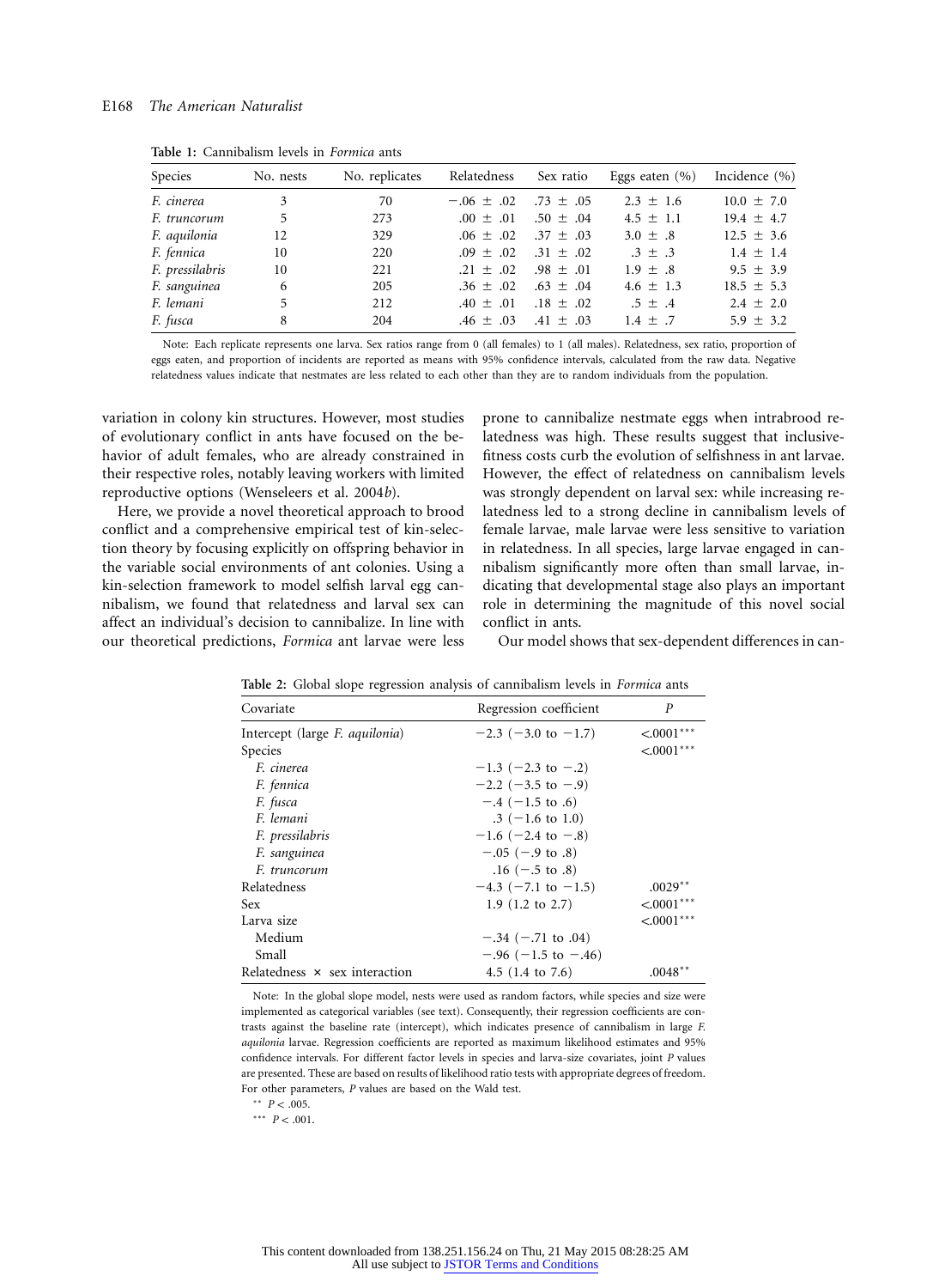

**Figure 2:** Measured effects of relatedness and sex on cannibalism. *A*, In line with our model's predictions, the proportion of cannibalism incidents in experiments increased significantly with decreasing relatedness. *B*, Cannibalism levels were significantly higher in nests with many male larvae, expressed as colony sex ratio, where  $0 =$  all females and  $1 =$  all males. *C*, We also found a significant positive interaction between relatedness and sex ratio, which indicates that male and female cannibalism levels respond differently to changes in relatedness. Points represent the mean proportion of cannibalism incidents in different nests, color coded by *Formica* species (*A*, *B*) or sex ratio (*C*). In *C*, nests were classified as male or female biased, depending on the sex ratio calculated from larva genotypes (>0.5: male biased; <0.5: female biased). Point size corresponds to the number of replicates for a particular nest (range: 1–60; median: 27).

nibalism propensity can be partly explained by relatedness asymmetries between males and females resulting from haplodiploid sex determination (Hamilton 1964). In particular, higher relatedness among females in single-queen colonies may disincline female larvae from engaging in selfish behavior. In broods composed of male and workerdestined female larvae, differences in cannibalism levels could furthermore arise as a result of lower average benefits to female cannibals (e.g., because cannibalism carries only indirect fitness benefits for worker-destined larvae). In *Formica* ants, however, sexual brood is reared earlier in the season than worker brood (Bier 1954*b*), and the female larvae used in our experiments should thus all be under selection to develop into future queens (Dobata 2012). In addition to the sex of cannibal larvae, the sex of potential victim eggs may influence cannibalism predictions, for in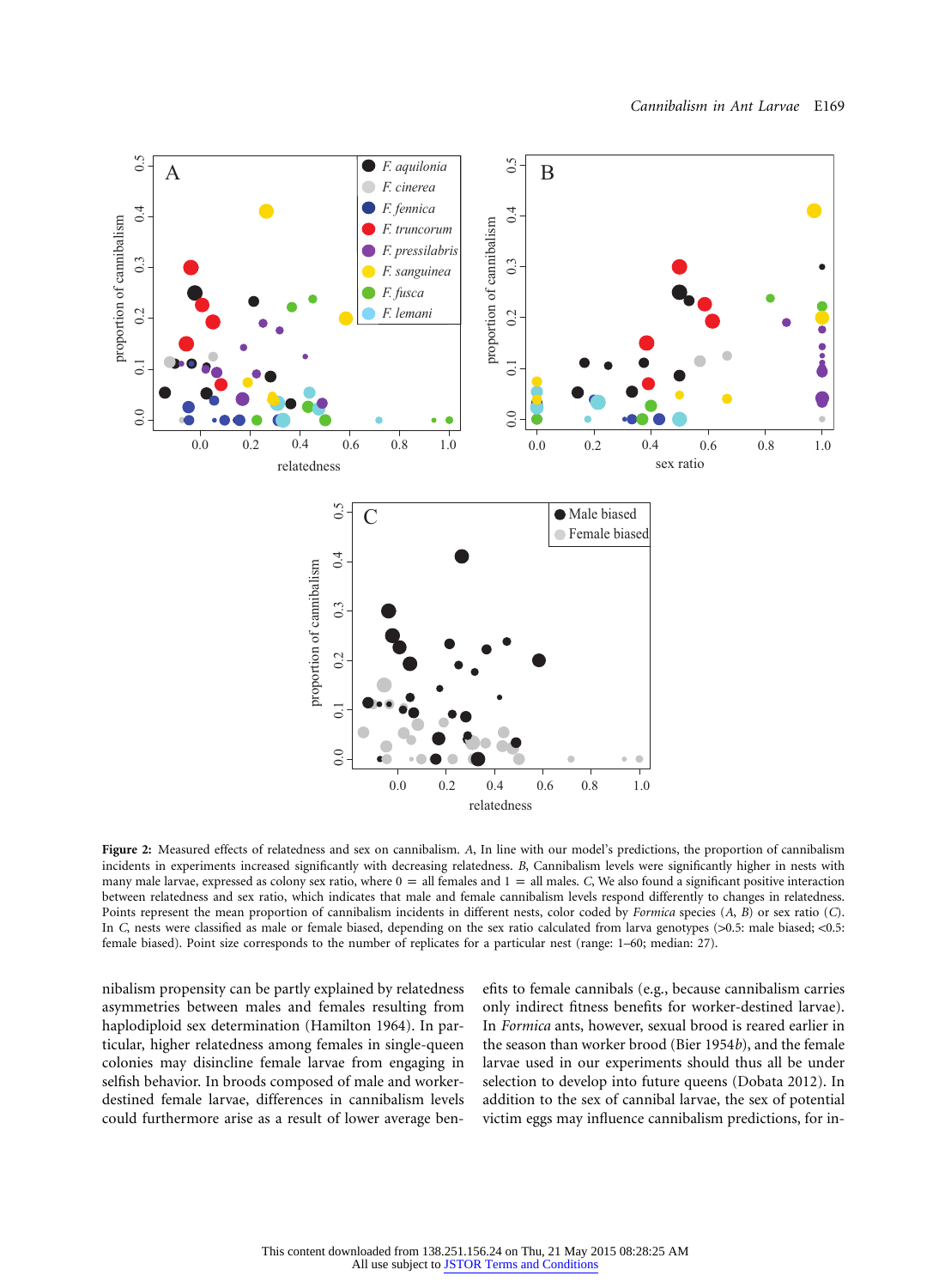stance, if competition among same-sex nestmates is high (e.g., in the case of local mate competition) and larvae thus benefit differentially from cannibalizing eggs of different sexes.

Overall, male cannibalism levels were higher across all relatedness levels in our experiments, indicating that cannibalism is generally more favored in males. Indeed, our model predicted that female : male cannibalism ratios can vary with sex-specific benefits  $(R'_f/R'_m)$  and sex ratio (*z*; eq. [1]). In particular, if males benefit more from cannibalism than females  $(R'_m > R'_f)$ , this leads to relatively male-biased cannibalism. Such sex-specific benefits have been found in ladybird larvae, where cannibalism has relatively greater effects on male survival and adult body size (Osawa 2002). In ants, males should be under selection to increase their nutrient intake if this leads to higher competitive ability or increased mating success, for example, through improved sperm quality or quantity (Wiernasz et al. 2001) or larger adult body size (Davidson 1982; Wiernasz et al. 1995; Abell et al. 1999). Alternatively, males may cannibalize relatively more to compensate for their higher metabolic rate (Boomsma and Isaaks 1985) or to overcome nutritional restriction through workers, which may arise in the course of queen-worker conflict over sex allocation (e.g., Trivers and Hare 1976; Craig 1980; Bourke and Franks 1995).

Our data suggest that larval egg cannibalism is mediated by kin selection. This raises the question of whether cannibalism levels represent an evolved response to average kin structures encountered by larvae or whether larvae plastically adjust levels of cannibalism to their present colony conditions. A plastic increase in offspring cannibalism and aggression in response to decreased genetic similarity has been found across taxa (Polis 1981; Elgar and Crespi 1992; Pfennig et al. 1993; Pfennig 1997; Giron et al. 2004; Dobler and Kölliker 2009). In spadefoot toads, for instance, cannibal tadpoles exhibit excellent discrimination abilities and consequently associate less often with sibling groups (Pfennig et al. 1993). Our analyses suggest that larvae can also display a plastic response to changes in relatedness and that levels of plasticity are similar across species. We previously showed that larvae of the ant *F. aquilonia* preferentially eat eggs from a foreign population, compared to sibling eggs (Schultner et al. 2013), which suggests that ant larvae possess the relevant discriminatory machinery to adjust behavior to their environment. Behavioral plasticity in response to local social structure is well known from adult ants, for example, when workers adjust colony sex ratio according to the mating frequency of their mother queen (Sundström et al. 1996) or begin producing male eggs in orphaned queenless nests (Miller and Ratnieks 2001; Helanterä and Sundström 2007). Still, the effect of relatedness on cannibalism levels in our study

may also reflect an evolved response to average relatedness levels within species. Understanding how relatedness modulates larval behavior will therefore require careful study of individual behavioral responses, discrimination abilities, and variation in kin structures.

In ants, cannibalism of viable eggs by adults and feeding of eggs to older larvae occur as a result of resource shortages (Wilson 1971; Sorensen et al. 1983; Heinze et al. 1999). Alignment of experimentally measured levels of cannibalism with theoretical predictions in our study suggests that cannibalism of viable eggs by larvae themselves may furthermore be a selfish means of influencing development. Specifically, larvae may engage in cannibalism to increase their survival (Schultner et al. 2013), shorten development time, remove competitors, or influence adult morphology, similar to cannibalistic offspring in other taxa (Osawa 1992, 2002; Wise 2006; Roy et al. 2007; Crossland et al. 2011; Vijendravarma et al. 2013). Cannibalism could be particularly beneficial if its nutritional effects influence future fitness, for example, by increasing a female's chance of developing into a queen (but see Rüger et al. 2007) or increasing an individual's competitive ability by positively influencing body size and morphology (Davidson 1982; Wiernasz et al. 1995, 2001; Bernasconi and Keller 1998; Abell et al. 1999; Wagner and Gordon 1999; Wiernasz and Cole 2003; Fjerdingstad and Keller 2004). Linking cannibalism to developmental processes and ultimately adult fitness is an important next step in understanding this novel conflict in ants.

Assessment of the cost of cannibalism on the colony level is one important aspect that could not be addressed within the scope of this study. In ants, selective forces acting on the colony as a whole can play a major part in shaping individual behavior. One example is when workers destroy eggs laid by other workers even in the absence of kinship benefits because this is less costly to the colony in terms of productivity—than supporting egg-laying free riders (Ratnieks and Wenseleers 2005; Ratnieks et al. 2006; Wenseleers and Ratnieks 2006*b*). Cannibalism and other selfish larva behaviors, such as begging (Creemers et al. 2003; Kaptein et al. 2005), could prove similarly costly to the colony if they favor production of excess selfish queen larvae over that of workers (Ratnieks 2001; Amor et al. 2011) or lead to a general decrease in colony output in terms of worker and sexual production. In this case, workers should be under selection to prevent such behavior (Carlin 1988; Baroni Urbani 1991; Dobata 2012). Evidence for selection on worker behavior to prevent costly cannibalism comes from studies of brood-sorting behavior, which reveal that workers of some species put considerable effort into separating larvae from eggs (Le Masne 1953; Franks and Sendova-Franks 1992; Sendova-Franks et al. 2004). In *Hypoponera* ants, where larvae have been shown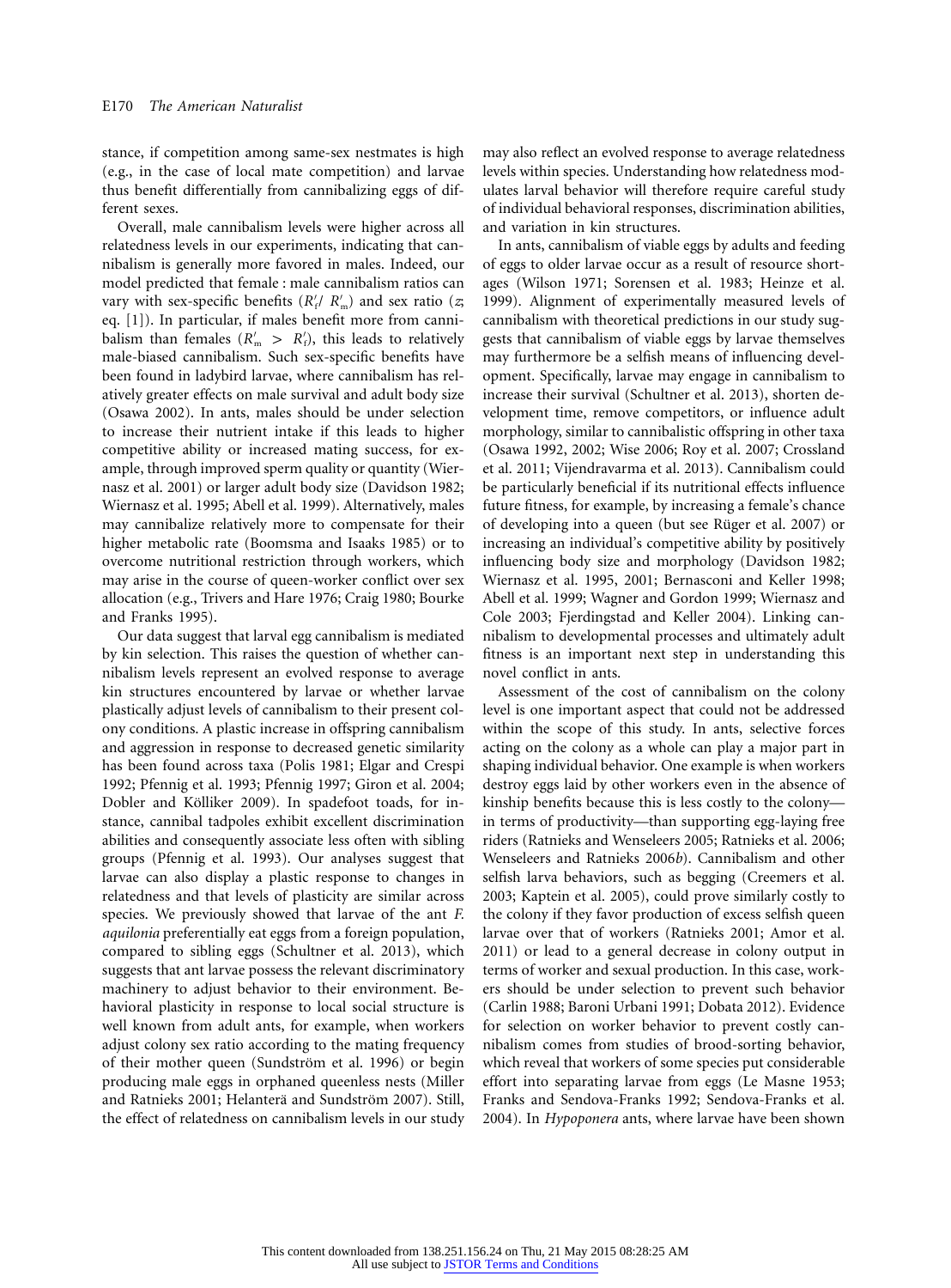to cannibalize other larvae, workers rapidly separate larvae brought into close contact during experiments (Rüger et al. 2007), confirming that worker behavior is adaptively shaped by brood conflict in these species.

In insect societies, larvae embody future generations  $\circ \rightarrow$  Beekman, M., and F. L. V both sexuals and workers with individual fitness interests. At the same time, they represent the combined current reproductive investment of all the members in a colony. Bernasconi, G., and L. Keller. 1998. Phenotype and individual in-This makes brood a valuable commodity and a source of conflict within societies. We present a novel perspective on social conflict by investigating the selfish behavior of larvae themselves. We demonstrate how the enormous variation in kin structures in social insects facilitates broad comparative studies of a widespread evolutionary conflict and how exploring offspring behavior in social organisms can give insight into the general evolutionary constraints of competition.

# **Acknowledgments**

We thank S. Fuchs and U. Pulliainen for help with data collection and J. Bronstein, B. Cole, and two anonymous reviewers for helpful comments on early versions of the Boomsma, J. J., and J. Isaaks. 1985. Energy investment and respiration manuscript. This study was funded by grants from the University of Helsinki (490057), the Academy of Finland (140990, 135970, 273029), the Centre of Excellence in Biological Interactions, and the Waldemar von Frenckell Foundation to H.H. and a Royal Society of London grant to A.G.

#### **Literature Cited**

- Abell, A., B. Cole, R. Reyes, and D. C. Wiernasz. 1999. Sexual selection on body size and shape in the western harvester ant, *Pogonomyrmex occidentalis* Cresson. Evolution 53:535–545.
	- Abouheif, E. 1999. A method for testing the assumption of phylogenetic independence in comparative data. Evolutionary Ecology Research 1:895–909.
- Akaike, H. 1974. A new look at the statistical model identification. IEEE Transactions on Automatic Control 19:716–723.
- Alexander, R. 1974. The evolution of social behavior. Annual Review of Ecology and Systematics 5:325–383.
- Amor, F., P. Ortega, M. J. Jowers, X. Cerda´, J. Billen, A. Lenoir, and R. R. Boulay. 2011. The evolution of worker-queen polymorphism in *Cataglyphis* ants: interplay between individual- and colony-level selections. Behavioral Ecology and Sociobiology 65:1473–1482.
- $\rightarrow$  Baroni Urbani, C. 1991. Indiscriminate oophagy by ant larvae: and explanation for brood serial organization? Insectes Sociaux 38:229– 239.
	- effects models using S4 classes. R package version 0.999999-0. [http://cran.r-project.org/package](http://cran.r-project.org/package=lme4)=lme4.

the land snails *Arianta arbustorum* and *Helix pomatia*. Cellular and Molecular Life Sciences 44:276–277.

- Beekman, M., J. Komdeur, and F. L. W. Ratnieks. 2003. Reproductive conflicts in social animals: who has power? Trends in Ecology and Evolution 18:277-282.
	- Beekman, M., and F. L. W. Ratnieks. 2003. Power over reproduction in social Hymenoptera. Philosophical Transactions of the Royal Society B: Biological Sciences 358:1741–1753.
	- vestment in cooperative foundress associations of the fire ant, *Solenopsis invicta*. Behavioral Ecology 9:478–485.
	- Bhatkar, A., and W. Whitcomb. 1970. Artificial diet for rearing various species of ants. Florida Entomologist 53:229–232.
	- Bier, K. 1952. Beziehungen zwischen Nährzellkerngröße und Ausbildung ribonukleinsäurehaltiger Strukturen in den Oocyten von Formica rufa rufo-pratensis minor Gößwald. Verhandlungen der Deutschen Zoologischen Gesellschaft Freiburg 40:369–374.
	- ———. 1954*a*. U¨ ber Phasen gesteigerter Protein- und Kohlehydrateinlagerung und die Fettverteilung im Hymenopterenovar. Zoologischer Anzeiger Supplement 18:422–429.
	- ———. 1954*b*. U¨ ber den Saisondimorphismus der Oogenese von Formica rufa rufo-pratensis minor Gössw. und dessen Bedeutung für die Kastendetermination. Biologisches Zentralblatt 73:170-190.
- Bilde, T., and Y. Lubin. 2001. Kin recognition and cannibalism in a subsocial spider. Journal of Evolutionary Biology 14:959–966.
	- Bolton, B. 1995. A new general catalogue of the ants of the world. Harvard University Press, Cambridge, MA.
	- in queens and males of *Lasius niger* (Hymenoptera: Formicidae). Behavioral Ecology and Sociobiology 18:19–27.
	- Boot, W. J., J. N. M. Calis, and M. Allsopp. 2006. Differential feeding of larvae affects caste differentiation in *Apis mellifera*. Proceedings of the Netherlands Entomological Society Meeting 17:63–69.
	- Bourke, A. F. G. 2011*a*. Principles of social evolution. Oxford University Press, Oxford.
	- . 2011*b*. The validity and value of inclusive fitness theory. Proceedings of the Royal Society B: Biological Sciences 278:3313– 3320.
	- Bourke, A. F. G., and N. R. Franks. 1995. Social evolution in ants. Princeton University Press, Princeton, NJ.
	- Bourke, A. F. G., and F. L. W. Ratnieks. 1999. Kin conflict over caste determination in social Hymenoptera. Behavioral Ecology and Sociobiology 46:287–297.
- Brian, M. 1973. Feeding and growth in the ant *Myrmica*. Journal of Animal Ecology 42:37–53.
- Briskie, J. V., C. T. Naugler, and S. M. Leech. 1994. Begging intensity of nestling birds varies with sibling relatedness. Proceedings of the Royal Society B: Biological Sciences 258:73–78.
- Bulmer, M. 1994. Theoretical evolutionary ecology. Sinauer, Sunderland, MA.
- Carlin, N. 1988. Species, kin and other forms of recognition in the brood discrimination behavior of ants. Pages 267–295 *in* J. Trager, ed. Advances in myrmecology. Brill, New York.
- Cassill, D., J. Butler, S. Vinson, and D. E. Wheeler. 2005. Cooperation during prey digestion between workers and larvae in the ant, *Pheidole spadonia*. Insectes Sociaux 52:339–343.
- Bates, D., M. Maechler, and B. M. Bolker. 2012. lme4: linear mixed-Chapuisat, M. 1996. Characterization of microsatellite loci in *Formica lugubris* B and their variability in other ant species. Molecular Ecology 5:599–601.
- Baur, B. 1988. Egg-species recognition in cannibalistic hatchlings o  $\rightarrow$  Cotton, P. A., J. Wright, and A. Kacelnik. 1999. Chick begging strat-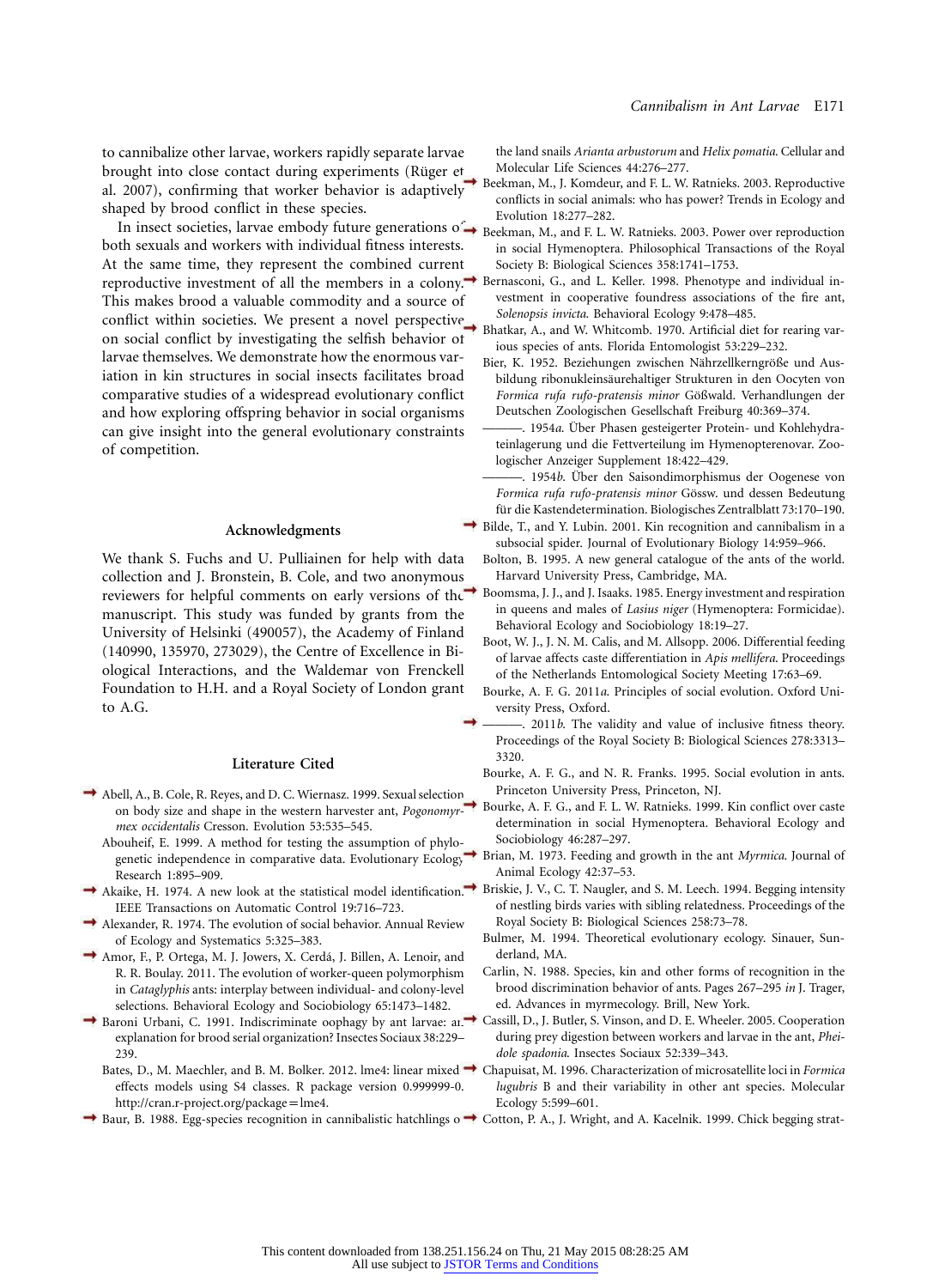egies in relation to brood hierarchies and hatching asynchrony. American Naturalist 153:412–420.

- Craig, R. 1980. Sex investment ratios in social Hymenoptera. American Naturalist 116:311–323.
- Creemers, B., J. Billen, and B. Gobin. 2003. Larval begging behaviour in the ant *Myrmica rubra*. Ethology Ecology and Evolution 15: 261–272.
- Crossland, M. R., M. N. Hearnden, L. Pizzatto, R. A. Alford, and  $R \rightarrow$ Shine. 2011. Why be a cannibal? the benefits to cane toad, *Rhinella*  $marina$   $[$  =  $Bufo$   $marinus$  $]$ , tadpoles of consuming conspecific eggs. Animal Behaviour 82:775–782.
- Davidson, D. 1982. Sexual selection in harvester ants (Hymenoptera: Formicidae: *Pogonomyrmex*). Behavioral Ecology and Sociobiology 10:245–250.
	- Dlussky, G. 1967. The ants of genus *Formica* (Hymenoptera, Formicidae, g. *Formica*). Akademiya Nauk, Moscow. [In Russian.]
- $\rightarrow$  Dobata, S. 2012. Arms race between selfishness and policing: two $\rightarrow$ trait quantitative genetic model for caste fate conflict in eusocial Hymenoptera. Evolution 66:3754–3764.
- Dobler, R., and M. Kölliker. 2009. Kin-selected siblicide and cannibalism in the European earwig. Behavioral Ecology 21:257–263.
- Dussutour, A., and S. Simpson. 2009. Communal nutrition in ants. Current Biology 19:740–744.
	- Elgar, M., and B. Crespi, eds. 1992. Cannibalism: ecology and evo-Fisher, R. 1930. The genetical theory of natural selection. Clarendon, Oxford.
- Fjerdingstad, E. J., and L. Keller. 2004. Relationships between phe→ Heinze, J., S. Foitzik, and B. Oberstadt. 1999. A female caste spenotype, mating behavior, and fitness of queens in the ant *Lasius niger*. Evolution 58:1056–1063.
- Forbes, S. 2011. Social rank governs the effective environment o→ Helanterä, H., and F. L. W. Ratnieks. 2009. Sex allocation conflict in siblings. Biology Letters 7:346–348.
- Frank, S. A. 1997. The price equation, Fisher's fundamental theorem, Helantera¨, H., J. E. Strassmann, J. Carrillo, and D. Queller. 2009. kin selection, and causal analysis. Evolution 51:1712–1729. ———. 1998. Foundations of social evolution. Princeton University Press, Princeton, NJ.
- Franks, N. R., and A. B. Sendova-Franks. 1992. Brood sorting by ants: distributing the workload over the work-surface. Behavioral Ecology and Sociobiology 30:109–123.
- Gardner, A., S. A. West, and G. Wild. 2011. The genetical theory of kin selection. Journal of Evolutionary Biology 24:1020–1043.
- Gilmore, R. G., O. Putz, and J. Dodrill. 2005. Oophagy, intrauterine Hunt, J. H. 1984. Adult nourishment during larval provisioning in cannibalism and reproductive strategy in lamnoid sharks. Pages 435–462 *in* W. C. Hamlett, ed. Reproductive biology and phylogeny NH.
- Giron, D., D. Dunn, I. Hardy, and M. R. Strand. 2004. Aggression resource competition. Nature 430:676–679.
- Godfray, H. C. J. 1995. Signaling of need between parents and young: parent-offspring conflict and sibling rivalry. American Naturalist 146:1–24.
- Godfray, H. C. J., and R. A. Johnstone. 2000. Begging and bleating: the evolution of parent-offspring signalling. Philosophical Transactions of the Royal Society B: Biological Sciences 355:1581–1591.
- Goropashnaya, A. V., V. B. Fedorov, B. Seifert, and P. Pamilo. 2012. Phylogenetic relationships of Palaearctic *Formica* species (Hymequences. PLoS ONE 7:e41697.
	- Gösswald, K. 1951. Über den Lebenslauf von Kolonien der roten

Waldameise. Zoologische Jahrbücher Abteilung für Systematik Ökologie und Geographie der Tiere 80:27–63.

- . 1989. Die Waldameise. AULA, Wiesbaden.
- Gösswald, K., and K. Bier. 1953. Untersuchungen zur Kastendeterminaton in der Gattung *Formica*. 2. Die Aufzucht von Geschlechtstieren bei *Formica rufa pratensis* (Retz.). Zoologischer Anzeiger 151:126–134.
- -. 1954. Untersuchungen zur Kastendetermination in der Gattung *Formica*. 3. Die Kastendetermination von *Formica rufa rufopratensis minor* Gößw. Insectes Sociaux 1:229-246.
- Götmark, F., and M. Ahlström. 1997. Parental preference for red mouth of chicks in a songbird. Proceedings of the Royal Society B: Biological Sciences 264:959–962.
- Gyllenstrand, N., P. Gertsch, and P. Pamilo. 2002. Polymorphic microsatellite DNA markers in the ant *Formica exsecta*. Molecular Ecology Notes 2:67–69.
- Hamilton, W. D. 1964. The genetical evolution of social behaviour. I, II. Journal of Theoretical Biology 7:1–16, 17–52.
- Hammond, R. L., M. W. Bruford, and A. F. G. Bourke. 2002. Ant workers selfishly bias sex ratios by manipulating female development. Proceedings of the Royal Society B: Biological Sciences 269:173–178.
- Harper, A. 1986. The evolution of begging: sibling competition and parent-offspring conflict. American Naturalist 128:99–114.
- lution among diverse taxa. Oxford University Press, New York. Hasegawa, E., and S. Imai. 2004. Characterization of microsatellite loci in red wood ants *Formica* (s. str.) spp. and the related genus *Polyergus*. Molecular Ecology Notes 4:200–203.
	- cialized for the production of unfertilized eggs in the ant *Crematogaster smithi*. Naturwissenschaften 95:93–95.
	- insect societies: who wins? Biology Letters 5:700–704.
	- Unicolonial ants: where do they come from, what are they and where are they going? Trends in Ecology & Evolution 24:341–349.
	- → Helanterä, H., and L. Sundström. 2007. Worker reproduction in *Formica* ants. American Naturalist 170:E14–E25.
		- Hölldobler, B., and S. Bartz. 1985. Sociobiology of reproduction in ants. Pages 237–257 *in* B. Hölldobler and M. Lindauer, eds. Experimental behavioral ecology and sociobiology. Sinauer, Sunderland, MA.
		- a primitively eusocial wasp, *Polistes metricus* Say. Insectes Sociaux 31:452–460.
- of Chondrichthyes: sharks, batoids and chimaeras. Science, Enfield, Hunt, J. H., I. Baker, and H. Baker. 1982. Similarity of amino acids in nectar and larval saliva: the nutritional basis of trophallaxis in social wasps. Evolution 36:1318–1322.
- by polyembryonic wasp soldiers correlates with kinship but no  $\rightarrow$  Hunt, J. H., and M. Dove. 2002. Nourishment affects colony demographics in the paper wasp *Polistes metricus*. Ecological Entomology 27:467–474.
	- Iida, H. 2003. Small within-clutch variance in spiderling body size as a mechanism for avoiding sibling cannibalism in the wolf spider *Pardosa pseudoannulata* (Araneae: Lycosidae). Population Ecology 45:1–6.
	- Jombart, T., S. Devillard, and F. Balloux. 2010. Discriminant analysis of principal components: a new method for the analysis of genetically structured populations. BMC Genetics 11:94.
- noptera, Formicidae) based on mitochondrial cytochrome *b* se → Kaptein, N., J. Billen, and B. Gobin. 2005. Larval begging for food enhances reproductive options in the ponerine ant *Gnamptogenys striatula*. Animal Behaviour 69:293–299.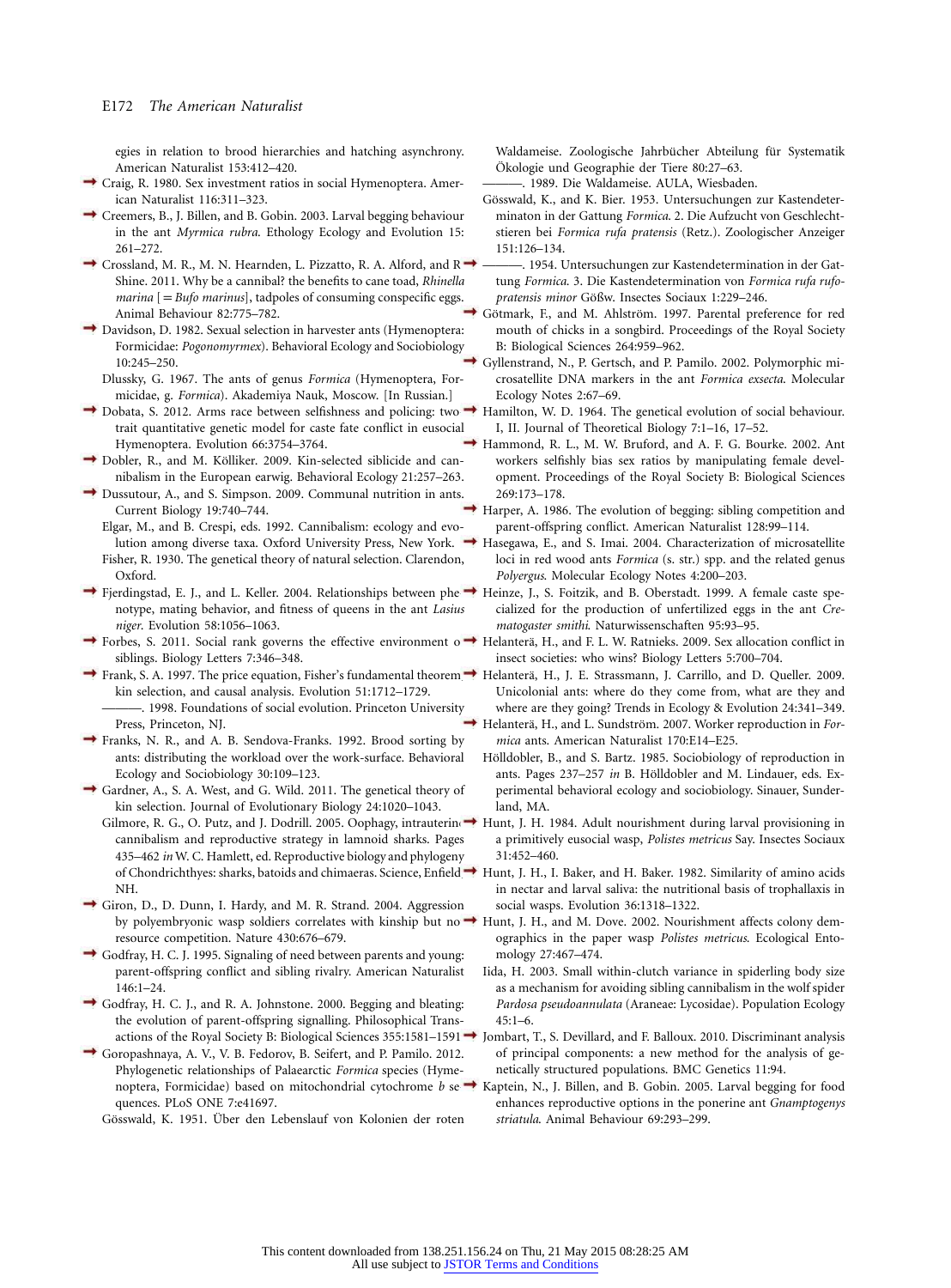- Kilner, R. M. 1997. Mouth colour is a reliable signal of need in Pfennig, D. W., H. K. Reeve, and P. W. Sherman. 1993. Kin recogbegging canary nestlings. Proceedings of the Royal Society B: Biological Sciences 264:963–968.
- Kilner, R. M., and R. A. Johnstone. 1997. Begging the question: are Polis, G. 1981. The evolution and dynamics of intraspecific predation. offspring solicitation behaviours signals of need? Trends in Ecology and Evolution 12:11–15.
	- Le Conte, Y., L. Sreng, and S. Poitout. 1995. Brood pheromone car→ Price, G., and C. Smith. 1972. Fisher's Malthusian parameter and modulate the feeding behavior of *Apis mellifera* workers (Hymenoptera: Apidae). Journal of Economic Entomology 88:798–804.
	- Le Masne, G. 1953. Observations sur les relations entre le couvain et les adultes chez les fourmis. Annales des Sciences Naturelles Zoologiques 15:1–56.
- → Linksvayer, T. A., O. Kaftanoglu, E. Akyol, S. Blatch, G. V. Amdam, and R. E. Page Jr. 2011. Larval and nurse worker control of developmental plasticity and the evolution of honey bee queen-1948.
- Michaud, J., and A. Grant. 2004. Adaptive significance of sibling egg cannibalism in Coccinellidae: comparative evidence from three  $\rightarrow$ species. Annals of the Entomological Society of America 97:710– 719.
- $\blacktriangleright$  Miller D., III, and F. L. W. Ratnieks. 2001. The timing of worke  $\blacktriangleright$ reproduction and breakdown of policing behaviour in queenless honey bee (*Apis mellifera* L.) societies. Insectes Sociaux 48:178– 184.
- Mock, D., H. Drummond, and C. Stinson. 1990. Avian siblicide. American Scientist 78:438–449.
	- Mock, D., and G. Parker. 1997. The evolution of sibling rivalry. Oxford University Press, New York.
- -. 1998. Siblicide, family conflict and the evolutionary limits of selfishness. Animal Behaviour 56:1–10.
	- Nonacs, P. 1993. Male parentage and sexual deception in the social Hymenoptera. Pages 384–401 *in* D. Wrensch and M. Ebbert, eds. & Hall, New York, NY.
- Ohba, S., K. Hidaka, and M. Sasaki. 2006. Notes on paternal care and sibling cannibalism in the giant water bug, *Lethocerus deyrolli* (Heteroptera: Belostomatidae). Entomological Science 9:1–5.
- Osawa, N. 1992. Sibling cannibalism in the ladybird beetle *Harmonia axyridis*: fitness consequences for mother and offspring. Researches on Population Ecology 34:45–55.
- $-$ . 2002. Sex-dependent effects of sibling cannibalism on life history traits of the ladybird beetle *Harmonia axyridis* (Coleoptera: Coccinellidae). Biological Journal of the Linnean Society 76:349– 360.
- Pamilo, P. 2008. Multiple mating in *Formica* ants. Hereditas 97:37– 45.
- Pamilo, P., and R. Rosengren. 1983. Sex ratio strategies in *Formic*a → Schultner, E., P. d'Ettorre, and H. Helanterä. 2013. Social conflict in ants. Oikos 40:24–35.
- Pamilo, P., and P. Seppä. 1994. Reproductive competition and conflicts in colonies of the ant *Formica sanguinea*. Animal Behaviour 48:1201–1206.
- Pamilo, P., D. Zhu, W. Fortelius, R. Rosengren, P. Seppä, and L. Sundström. 2005. Genetic patchwork of network-building wood ant populations. Annales Zoologici Fennici 42:179–187.
	- Petralia, R., A. Sorensen, and S. Vinson. 1980. The labial gland system Schwarz, G. 1978. Estimating the dimension of a model. Annals of of larvae of the imported fire ant, *Solenopsis invicta* Buren. Cell and Tissue Research 156:145–156.
- Pfennig, D. W. 1997. Kinship and cannibalism. BioScience 47:667– 675.
- nition and cannibalism in spadefoot toad tadpoles. Animal Behaviour 46:87–94.
- Annual Review of Ecology and Systematics 12:225–251.
- Price, G. 1970. Selection and covariance. Nature 227:520–521.
- reproductive value. Annals of Human Genetics 36:1–7.
- Queller, D. 1994. Male-female conflict and parent-offspring conflict. American Naturalist 144:S84–S99.
- Queller, D., and K. Goodnight. 1989. Estimating relatedness using genetic markers. Evolution 43:258–275.
- Ratnieks, F. L. W. 2001. Heirs and spares: caste conflict and excess queen production in *Melipona* bees. Behavioral Ecology and Sociobiology 50:467–473.
- worker dimorphism. Journal of Evolutionary Biology 24:1939– Ratnieks, F. L. W., K. R. Foster, and T. Wenseleers. 2006. Conflict resolution in insect societies. Annual Review of Entomology 51: 581–608.
	- Ratnieks, F. L. W., T. Monnin, and K. R. Foster. 2001. Inclusive fitness theory: novel predictions and tests in eusocial Hymenoptera. Annales Zoologici Fennici 38:201–214.
	- Ratnieks, F. L. W., and T. Wenseleers. 2005. Policing insect societies. Science 307:54–56.
	- Ribeiro, M. de F., H. H. W. Velthuis, M. J. Duchateau, and I. van der Tweel. 1999. Feeding frequency and caste differentiation in *Bombus terrestris* larvae. Insectes Sociaux 46:306–314.
	- Ribeiro, M. de F., T. Wenseleers, P. de S. Santos, and D. de A. Alves. 2006. Miniature queens in stingless bees: basic facts and evolutionary hypotheses. Apidologie 37:191–206.
	- Rosengren, R., L. Sundström, and W. Fortelius. 1993. Monogyny and polygyny in *Formica* ants: the result of alternative dispersal tactics. Pages 308–333 *in* L. Keller, ed. Queen number and sociality in insects. Oxford University Press, Oxford.
- Evolution and diversity of sex ratio in insects and mites. Chapman Rosset, H., and M. Chapuisat. 2006. Sex allocation conflict in ants: when the queen rules. Current Biology 16:328–331.
	- Rousset, F. 2004. Genetic structure and selection in subdivided populations. Princeton University Press, Princeton, NJ.
	- Roy, H. E., H. Rudge, L. Goldrick, and D. Hawkins. 2007. Eat or be eaten: prevalence and impact of egg cannibalism on two-spot ladybirds, *Adalia bipunctata*. Entomologia Experimentalis et Applicata 125:33–38.
		- Rüger, M. H., J. Fröba, and S. Foitzik. 2007. Larval cannibalism and worker-induced separation of larvae in *Hypoponera* ants: a case of conflict over caste determination? Insectes Sociaux 55:12–21.
	- Rüppell, O., and J. Heinze. 1999. Alternative reproductive tactics in females: the case of size polymorphism in winged ant queens. Insectes Sociaux 46:6–17.
	- ant larvae: egg cannibalism occurs mainly in males and larvae prefer alien eggs. Behavioral Ecology 24:1306–1311.
	- Schultner, E., A. Gardner, M. Karhunen, and H. Helanterä. 2014. Data from: Ant larvae as players in social conflict: relatedness and individual identity mediate cannibalism intensity. American Naturalist, Dryad Digital Repository, [http://doi.org/10.5061/dryad](http://doi.org/10.5061/dryad.7k5p1) [.7k5p1.](http://doi.org/10.5061/dryad.7k5p1)
	- Statistics 6:461–464.
	- Seifert, B. 2000. A taxonomic revision of the ant subgenus *Coptoformica* Mueller, 1923 (Hymenoptera, Formicidae). Zoosystema 22:517–568.